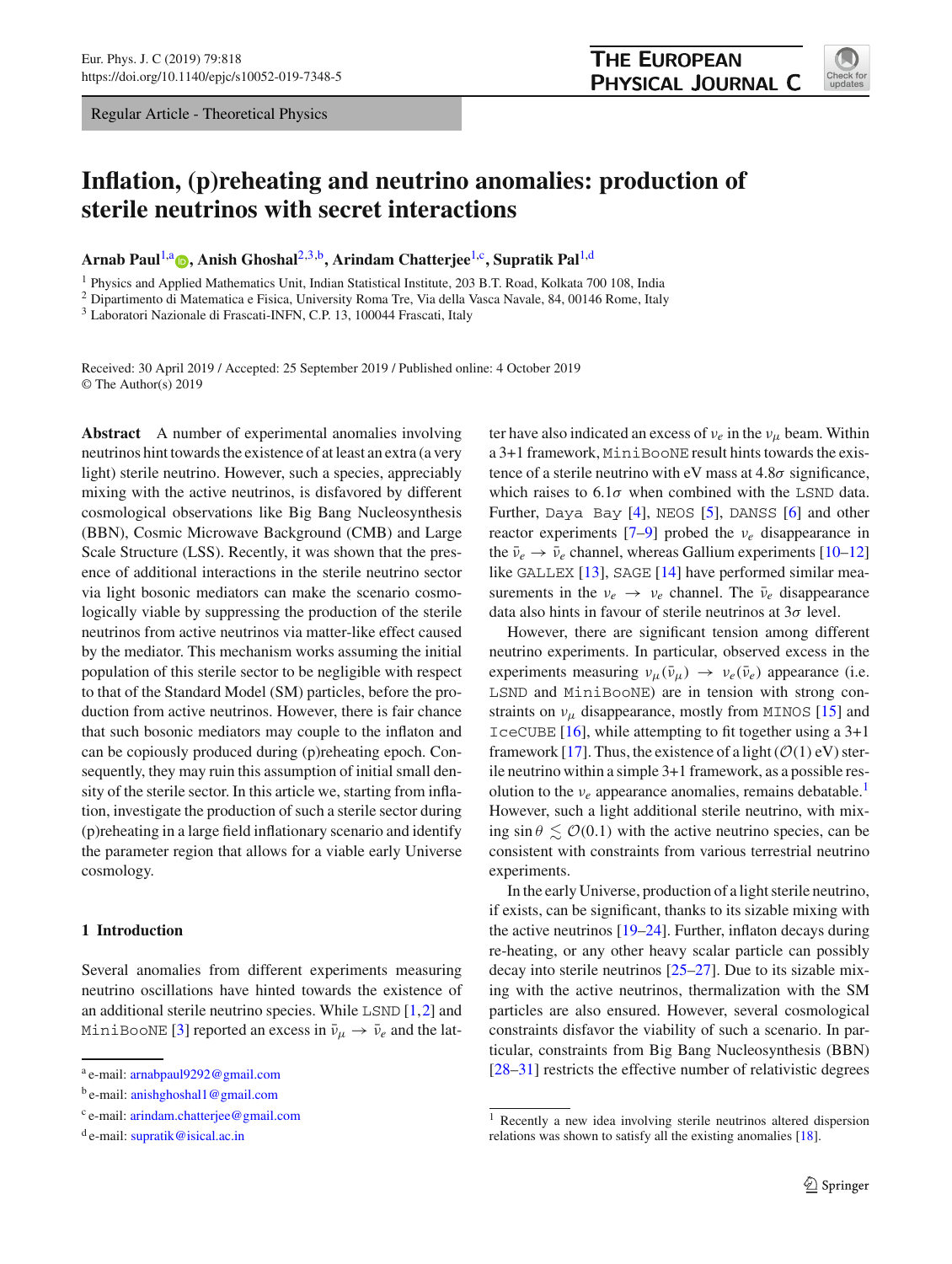of freedom. This is because it would enhance the expansion rate at the onset of BBN ( $\simeq 1 \,\text{MeV}$ ). Depending on its mass, such a species can contribute as either matter or radiation during matter-radiation equality epoch (for more explanation see [\[32\]](#page-13-15)). Additional non-relativistic neutrinos can also affect late-time expansion rate. Thus, it can affect the position of the acoustic peaks. Further, such light species can lead to slow down of Dark Matter clustering and thanks to their large free-streaming length [\[33](#page-13-16)], can wash-out small-scale structure. Thus, Cosmic Microwave Background (CMB), together with Baryon Acoustic Oscillation (BAO) [\[34](#page-13-17)[–36](#page-13-18)] and Ly- $\alpha$  measurements [\[37](#page-13-19)[,38](#page-13-20)] put forward significant constraint on the total neutrino mass  $\Sigma m<sub>v</sub>$  as well as on the number of relativistic degrees of freedom *N*eff [\[39](#page-13-21)]. Both of these constraints impact the viability of an additional light sterile neutrino species.

Planck [\[41\]](#page-13-22), assuming three neutrinos with degenerate mass, Fermi-Dirac distribution and zero chemical potential, constrains the properties of neutrinos. If they become non-relativistic after recombination, they mainly affect CMB through the change of angular diameter distance, which is degenerate with  $H_0$ . So, the cleanest signal is through lensing power spectra that in turn affect the CMB power spectra. Since neutrino mass suppresses lensing whereas CMB prefers higher lensing, neutrino mass is strongly constrained by CMB lensing data. Neutrinos with large mass, that become non-relativistic around recombination, can produce distinctive features in CMB (such as reducing the first peak height) and are thus ruled out. Planck constrains  $\sum m_{\nu} < 0.12$  eV and  $N_{\text{eff}} = 2.99_{-0.33}^{+0.34}$  for the 2018 dataset [\[40](#page-13-23)[,41](#page-13-22)] Planck  $TT + TE + EE + lowE + Lensing + BAO$  at 95% confidence level. It also constrains the effective mass of an extra sterile neutrino  $m_{v,\text{sterile}}^{\text{eff}} < 0.65 \text{ eV}$  with  $N_{\text{eff}} < 3.29$  for the same dataset and same confidence level (though this value depends on chosen prior)[.2](#page-1-0)

While within the paradigm of standard cosmology all these constraints impact on the viability of a light sterile neutrino with sizable active-sterile mixing, it has been shown that the CMB constraints can be partly relaxed going beyond the standard cosmology modifying the primordial power spectrum at small scales [\[42](#page-13-24)], within the paradigm of modified gravity [\[43\]](#page-13-25), within Beyond Standard Model (BSM) physics with time-varying Dark Energy component [\[44](#page-13-26)], by light dark matter [\[45\]](#page-13-27), from large lepton asymmetry [\[46\]](#page-13-28). It has been also pointed out that additional interactions in the sterile neutrino sector can also render such a scenario viable [\[47](#page-13-29)[–52](#page-13-30)].

The presence of such interaction leads to the suppression of the active-sterile mixing angle and thus delay the production. This significantly reduce the sterile neutrino abundance in the early Universe. In addition, it provides a mechanism to cut-off the free-streaming length of the sterile neutrinos at late time, and opens up an annihilation channel for the same. However, suppression of this production alone does not suffice to constrain the energy density in the sterile neutrino sector. In addition, one also needs to assume that postinflationary production of sterile neutrino and the light mediator, at least from the inflaton decay, remains small. During the re-heating epoch, considering perturbative decay of the inflaton, this can be ensured by simply assuming that the branching ratio of the inflaton into the sterile sector particles remain insignificant compared to the Standard Model (SM) particles. However, even this additional consideration does not serve the purpose when a bosonic mediator is invoked. The reason is that post-inflationary particle production can be significant during preheating [\[53](#page-13-31)[,54](#page-13-32)]. While light fermions, which couples to the inflaton, are not produced in abundance during this epoch, the same does not hold for bosons. A (light) boson, which couples to the inflaton (via a quartic and/or trilinear coupling, say) can be copiously produced during this non-perturbative process, thanks to the large Bose enhancement. Thus, while attempting to suppress the production of the sterile neutrino with secret interactions, the possibility of producing the bosonic mediator during (p)re-heating, and therefore, that of the sterile neutrinos can not be ignored.

In this article, we have considered a minimal renormalizable framework, consisting of an inflaton, the Higgs boson, and the light mediator (interacting with the sterile neutrinos) as only scalar particles to explore issues which are essential to make such a sterile neutrino sector cosmologically viable, starting from inflation. Within this framework all renormalizable terms are sketched out and their roles have been explored. Generally, the inflaton couples to the light mediator which can give rise to large effective mass during the inflationary epoch. Consequently, this prevents the light field to execute jumps of order  $\frac{H}{2\pi}$ , *H* being the Hubble parameter during inflation [\[55\]](#page-13-33). Thus, it ensures any additional contribution to the energy density from the light scalar remains negligible, which in turn, evades stringent constraint from non-observation of iso-curvature perturbation by CMB missions [\[56](#page-13-34)]. However, the same term can lead to the possibility of production during the preheating epoch. While the presence of a light scalar field with negligible coupling to the inflaton have been considered in literature [\[55](#page-13-33)], and stringent constraint on the quartic coupling of the light field have been put [\[57\]](#page-13-35), aspects of the non-perturbative production, especially with a small quartic self-coupling, during the preheating epoch have not been considered in details. This may lead to serious issues which may destroy inflationary cosmology

<span id="page-1-0"></span><sup>2</sup> In Planck 2015 results higher neutrino mass was allowed, though not favored. The effect of higher neutrino mass was nullified by larger primordial power spectrum amplitude *As*. This was allowed in Planck 2015 because of the degeneracy between optical depth  $\tau$  and  $A_s$ , as a result of missing data points in low-multipole EE spectra, which could break the degeneracy. Planck 2018 results constrain the *As* to lower values, disfavoring higher Σ*m*<sup>ν</sup> .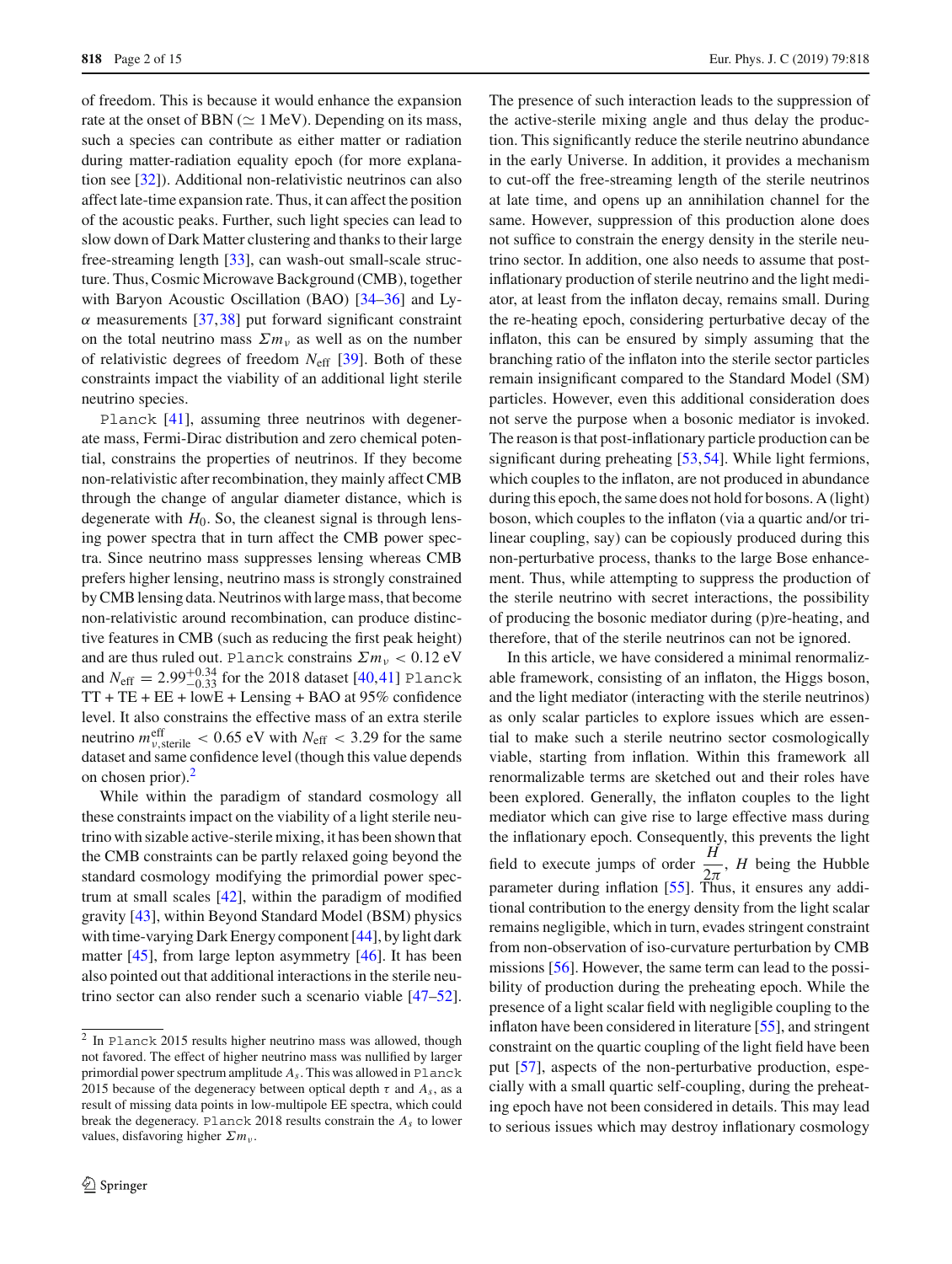altogether. In this article, we have explored the production of the scalar mediator during (p)reheating and subsequent production of ν*s*, explicitly stressing on regions of the parameter space where the production of the light mediator, and consequently, the light sterile neutrino can be significant at the on-set of BBN, and also the regions where such a sterile sector may be viable. We then discuss about some benchmark parameter values elaborating the same.

The paper is organized in the following order. In Sect. [2](#page-2-0) the model has been discussed. In the following Sect. [3](#page-2-1) constraints on the relevant model parameters from inflation, stability of the potential has been described. Further, the constraints already present in the literature on such secret interactions has been sketched. Subsequently, in Sect. [4](#page-6-0) we discuss the production of the light pseudoscalar during preheating and estimate the abundance of the sterile neutrinos in details. Finally, in Sect. [5](#page-10-0) we summarize our findings.

#### <span id="page-2-0"></span>**2 Construction of the minimal framework**

Before going into the model of inflation we remark that the interaction among the sterile neutrinos is same as in Ref.  $[52]$  $[52]$  – a pseudoscalar  $\chi$  interacting with the sterile neutrino ν*s* with the interaction

$$
\mathcal{L} \sim g_s \chi \overline{\nu}_s \gamma_5 \nu_s. \tag{1}
$$

The scalar part of the potential consisting of the fields inflaton  $\phi$  (real scalar),  $\chi$  and the SM Higgs *H* is given by,

<span id="page-2-3"></span>
$$
V = V_{\text{inf}} + \frac{1}{2} m_{\chi}^{2} \chi^{2} + \frac{\sigma_{\phi\chi}}{2} \phi \chi^{2} + \frac{\lambda_{\phi\chi}}{2} \phi^{2} \chi^{2} + \frac{\sigma_{\phi H}}{2} \phi H^{\dagger} H + \frac{\lambda_{\phi H}}{2} \phi^{2} H^{\dagger} H + \frac{\lambda_{\chi H}}{2} \chi^{2} H^{\dagger} H + \frac{\lambda_{H}}{4} (H^{\dagger} H)^{2} + \frac{\lambda_{\chi}}{4} \chi^{4}
$$
 (2)

where V<sub>inf</sub> is the inflation potential. Reasons behind choosing an additional inflaton field φ instead of using *H* or χ to drive inflation will be discussed in Sect. [3.1.1.](#page-2-2) The final energy fraction transferred to  $\chi$  or *H* through  $\lambda_{\phi\chi}\phi^2\chi^2$  or  $\lambda_{\phi H} \phi^2 H^{\dagger} H$  interaction is weakly dependent on the  $\lambda_{\phi \chi}$  or  $\lambda_{\phi H}$  couplings if the couplings are greater than a certain threshold value and energy is evenly distributed in  $\phi$ ,  $\chi$  and *H* fields after preheating. Since back scattering  $\phi$  particles to χ or *H* is not much effective for energy transfer from the energy density left in inflaton to other sectors [\[58\]](#page-13-36), we consider trilinear term(s) for energy transfer typical of reheating. Inflaton-sterile neutrino coupling (of the form  $\phi v_s \bar{v_s}$ ) does not help in the case we are concerned about, because it results in the total energy of the inflaton flowing into the sterile neutrino sector making the energy density in sterile sector and SM sector comparable, which ruins the *N*eff bound at BBN. So we consider the trilinear terms  $\frac{\sigma_{\phi\chi}}{2}\phi\chi^2$  and  $\frac{\sigma_{\phi H}}{2}\phi H^{\dagger}H$ .

We have neglected  $\frac{\sigma_{\chi H}}{2} \chi H^{\dagger} H$  term at tree level, since it may give rise to mixing between  $H$  and  $\chi$  once Higgs get vev after EWPT. The inflaton decay rate arising due to a trilinear term  $\frac{\sigma_{\phi\chi}}{2}\phi\chi^2$  is given by,

$$
\Gamma_{\phi \to \chi \chi} = \frac{\sigma_{\phi \chi}^2}{16\pi m_{\phi}} \sqrt{1 - \frac{4m_{\chi}^2}{m_{\phi}^2}}
$$
(3)

Energy flow to any sector *i* by decay of the inflaton depends on the branching ratio defined by,  $B_i = \frac{\Gamma_i}{\Sigma \Gamma_i}$ .

# <span id="page-2-1"></span>**3 Cosmology and light sterile neutrinos: initial constraints**

#### 3.1 Parameters of the scalar potential

As observed in Sect. [2,](#page-2-0) there are independent parameters in the minimal potential required for a viable cosmological scenario but in no way they can be of arbitrary values. Rather, we expect them to be tightly constrained due to impositions by a successful inflationary paradigm as well as by phenomenological requirements of the current framework.

# <span id="page-2-2"></span>*3.1.1 Inflation, quantum corrections and threat to flatness of potential*

We begin with exploring the requirements for a successful inflationary paradigm. In this setup, primarily we have two scalar fields, namely, the SM Higgs and  $\chi$ . So, at first we argue why we are using a separate inflaton field rather than using the scalar fields we already have, namely Higgs and  $\chi$ .

Inflation with the Higgs field is a well studied subject [\[59](#page-13-37)]. It has been shown that Higgs as inflaton requires a large nonminimal coupling of order  $\xi \sim 50,000$ , which can result in so called unitarity violation [\[60\]](#page-13-38). Moreover, if  $\lambda_H$  becomes negative at high field values (which is certainly the case during inflationary energy scales), the non-minimal coupling is of no help to drive inflation. However, some non-standard cases has been explored recently that enables the Higgs to be the inflaton. It has been found out that successful Higgs inflation can take place even if the SM vacuum is not absolutely stable [\[61](#page-13-39)]. It is also to be noted that if the action may be extended by an  $R^2$  term on top of the Higgs non-minimal coupling to *R*; the Higgs field may drive inflation [\[62\]](#page-13-40). However, in this work we do not get into these scenarios and hence do not consider the Higgs to be the inflaton candidate.

Using  $\chi$  as inflaton is also problematic because sizable  $\chi$  – *H* coupling is needed in order to have enough energy flow to the Higgs sector (and thus to the SM sector) but at the same time, this will induce a mass term to the  $\chi$  field and consequently  $\chi$  cannot be light enough as required to evade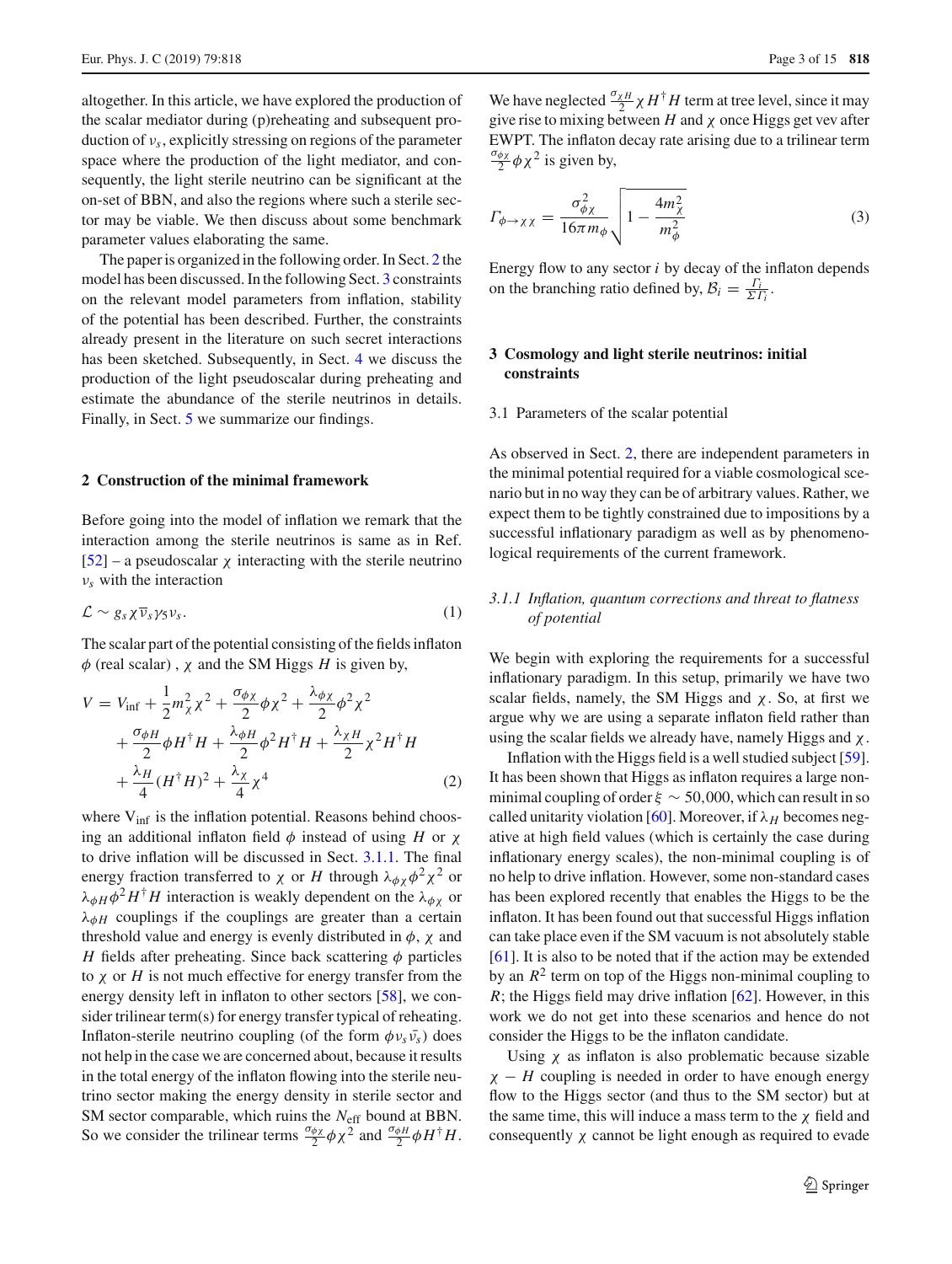$\sum m_{v}$  bound [\[51\]](#page-13-41). Therefore we consider a separate inflaton field  $\phi$ .

In large field models of inflation,  $\phi$  does not get a vacuum expectation value at the end of inflation, and hence  $\chi$  does not get effective mass from inflaton. For simplicity here we consider quadratic and quartic terms in the inflation potential. However, driving inflation to produce the right amount of seed perturbation requires the inflaton potential to be very flat. In particular, in the large field inflationary models, e.g.  $V(\phi) = (m_{\phi}^2/2)\phi^2$  or  $V(\phi) = (\lambda_{\phi}/4)\phi^4$  one requires  $m_{\phi} \sim$ <sup>10</sup>−<sup>6</sup> <sup>M</sup>*Pl* or λφ <sup>∼</sup> <sup>10</sup>−14. Recent observations [\[56\]](#page-13-34) constrain the scalar power spectrum tilt  $n_s \sim 0.9670 \pm .0037$ , as well as the tensor perturbation via tensor to scalar ratio  $r < 0.065$ for the 2018 dataset Planck TT,TE, EE + low E + Lensing + BK14 + BAO. Although  $n_s - r$  bounds from Planck observations does not satisfy the standard quadratic or quartic inflation predictions, these observations can be satisfied if the inflaton  $\phi$  is coupled non-minimally to gravity,

$$
V_J = \frac{1}{2}\xi \mathcal{R}\phi^2 + V_{\text{inf}}\tag{4}
$$

Inflation constraints then can be easily satisfied with small values of  $\xi \sim 10^{-3}$  to 1 with  $\lambda_{\phi} \sim 10^{-13}$  to  $10^{-10}$  [\[63\]](#page-13-42) for quartic inflation or with  $\xi \sim 10^{-3}$ ,  $m_{\phi} \sim 10^{-6}$  M<sub>*pl*</sub> [\[64](#page-13-43)] for quadratic inflaton. Therefore, to pursue this model of inflation,  $\lambda_{\phi}$  and  $m_{\phi}$  are kept fixed to the values mentioned above and the rest of the parameters are varied henceforth for our study.

Assuming the following inflaton potential  $V_{inf} = \frac{m_{\phi}^2}{2} \phi^2 +$  $\frac{\lambda_{\phi}}{4} \phi^4$  in Eq. [2,](#page-2-3) where the symbols have their usual meanings, the Renormalization Group Equations (RGE) of the quartic interaction coefficients (assuming small non-minimal coupling  $\xi$ ) at 1-loop order [\[65](#page-13-44)[,74](#page-14-0)],

<span id="page-3-0"></span>
$$
16\pi^2 \frac{d\lambda_H}{dt} = 24\lambda_H^2 - 6y_t^4 + \frac{3}{8} \left( 2g^4 + (g^2 + g'^2)^2 \right) + (-9g^2 - 3g'^2 + 12y_t^2)\lambda_H + 2\lambda_{\phi H}^2 + 2\lambda_{\chi H}^2,
$$
  

$$
16\pi^2 \frac{d\lambda_{\phi H}}{dt} = 8\lambda_{\phi H}^2 + 12\lambda_H\lambda_{\phi H} + 6y_t^2\lambda_{\phi H} + 6\lambda_{\phi}\lambda_{\phi H} - \frac{3}{2} (3g^2 + g'^2)\lambda_{\phi H},
$$
  

$$
16\pi^2 \frac{d\lambda_{\phi}}{dt} = 8\lambda_{\phi H}^2 + 2\lambda_{\phi \chi}^2 + 18\lambda_{\phi}^2,
$$
 (5)

From Eq. [\(5\)](#page-3-0), it may be concluded that if the value of  $\lambda_{\phi}$ is  $O(10^{-14})$  (for quartic inflation) at inflationary scales, the terms in the RHS of the Eq. [\(5\)](#page-3-0) is needed to be less than or of same order of the initial value of  $\lambda_{\phi}$  to keep  $\lambda_{\phi}$  close to that order during the entire inflationary period. This means that the value of  $\lambda_{\phi H}$  and  $\lambda_{\phi \chi}$  to be of order  $\lesssim \mathcal{O}(10^{-7})$ at inflationary scales as  $\lambda_{\phi H}$  does not evolve much with energy as clear from Eq. [\(5\)](#page-3-0). These constraints on  $\lambda_{\phi H}$  and λ<sub>φχ</sub> can be weakened to ≤  $\mathcal{O}(10^{-5})$  by increasing ξ coupling to  $\mathcal{O}(1)$  as a larger  $\xi$  allows for higher values of  $\lambda_{\gamma}$ for successful inflation. It should be noted that, in order to have quadratic inflation, i.e. to have the quadratic term dominating over the quartic term,  $\lambda_{\phi}$  should be  $\lesssim \mathcal{O}(10^{-14})$ . Similarly, the trilinear couplings  $\sigma_{\phi H}$  and  $\sigma_{\phi \chi}$  contributes to the running of  $m_{\phi}$ , which are negligible for small values of  $\sigma_{\phi H}$ ,  $\sigma_{\phi \chi} \sim 10^{-8} - 10^{-10}$  M<sub>*pl*</sub>. Runnings of  $\sigma_{\phi H}$  and  $\sigma_{\phi \chi}$ are also insignificant for the small values of couplings discussed above [\[66](#page-13-45)]. So, abiding by these constraints ensures us to get a successful inflation and preheating.

At high energy scales ( $\sim 10^{-5}$  M<sub>Pl</sub>), affected mostly by quantum corrections from top quark Yukawa coupling, the Higgs quartic coupling  $\lambda_H$  becomes negative [\[67\]](#page-13-46). However, a positive value of  $\lambda_H$  is required for a successful preheating phase, and will be shown in Sect. [4](#page-6-0) that the energy flow to the Higgs sector during preheating explicitly depends on its value during preheating. Higgs stability is a well studied subject [\[67](#page-13-46)[–70](#page-13-47)] and ways to resolve the consequences during inflation are also well known [\[71](#page-13-48)[–77](#page-14-1)]. As in this work we are only interested in a successful preheating dynamics, we shall assume that  $\lambda_H$  stays positive during this era. This can be easily achieved with help of another scalar coupled to Higgs, and as a result of this new coupling the new scalar thermalises with SM sector. But we do not explicitly introduce the scalar in the discussion and simply assume  $\lambda_H$  to be positive during preheating.

#### <span id="page-3-1"></span>*3.1.2 Requirement of small mass for* χ *and* ν*<sup>s</sup>*

If inflation is driven by quartic potential along with a trilinear term involving inflaton and another field (e.g.  $\chi$ ) it gets vev at the end of the inflation. This is problematic from modelbuilding perspective as the vev of inflaton and  $\chi$  result in mass terms for  $\chi$  and  $\nu_s$  respectively but we want the particles  $\chi$  and  $\nu_s$  to be of small masses  $O(eV)$ . So, we would need extreme fine tuning in this case. On the other hand if the inflaton has a quadratic term then it is possible to have the minima of the potential at 0 field values. This is why we mainly consider quadratic inflation for our case. Nevertheless, even if we choose to ignore the quartic term at some energy scale (i.e. set it to 0), it will become nonzero at other energy scales due to RGE running.

In order to have stability of the potential we only need to check if the potential is bounded from below or not. But, in the present scenario we also need the minima of the potential to be at  $(0, 0, 0)$  for small mass of the  $\chi$  particle without any fine tuning. As the potential Eq. [2](#page-2-3) at  $(0, 0, 0)$  is 0, to have  $(0, 0, 0)$ 0, 0) as the minima, we need the potential to be non-negative and rewrite the potential as sum of positive terms:

$$
V = \frac{1}{2} \left( m_{\phi} \alpha \phi + \frac{\sigma_{\phi \chi}}{2 m_{\phi} \alpha} \chi^2 \right)^2 + \frac{1}{4} \left( \lambda_{\chi} - \frac{\sigma_{\phi \chi}^2}{2 \alpha^2 m_{\phi}^2} \right) \chi^4
$$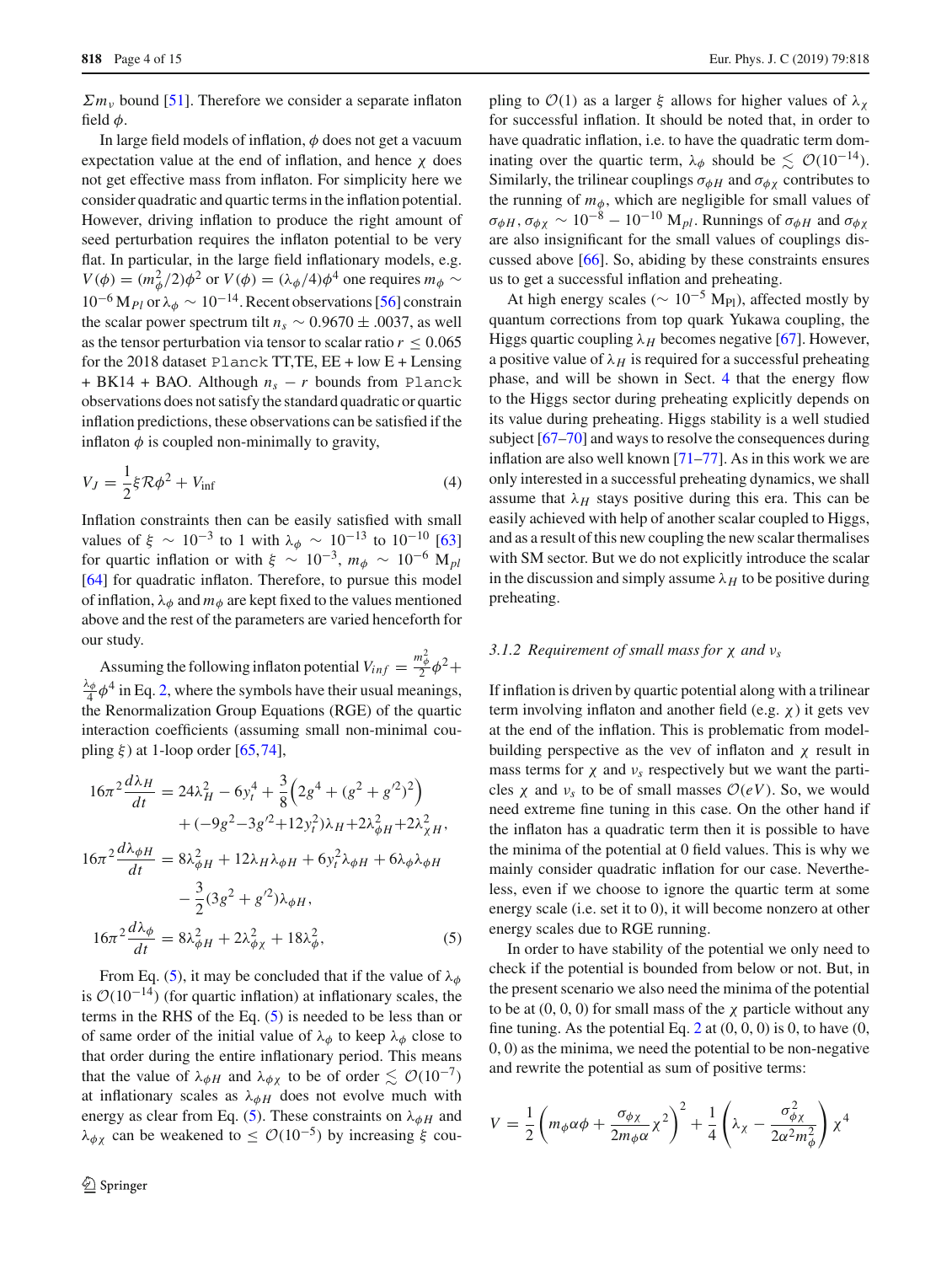$$
+\frac{1}{2}\left(m_{\phi}\beta\phi + \frac{\sigma_{\phi H}}{2m_{\phi}\beta}H^{\dagger}H\right)^{2} +\frac{1}{4}\left(\lambda_{H} - \frac{\sigma_{\phi H}^{2}}{2\beta^{2}m_{\phi}^{2}}\right)(H^{\dagger}H)^{2} +\frac{\lambda_{\phi\chi}}{2}\phi^{2}\chi^{2} + \frac{\lambda_{\phi H}}{2}\phi^{2}H^{\dagger}H + \lambda_{\phi}\phi^{4} + \frac{\lambda_{\chi H}}{2}\chi^{2}H^{\dagger}H
$$
(6)

From this equation it is clear that the minima of the potential is at (0, 0, 0) in field space (here we are talking about scenarios just after inflation and so we neglect the EW vev of Higgs) under the conditions  $\lambda_{\chi} > \frac{\sigma_{\phi\chi}^2}{2\alpha^2 m_\phi^2}$  and  $\lambda_H > \frac{\sigma_{\phi H}^2}{2\beta^2 m_\phi^2}$  given two arbitrary real constants  $\alpha$ ,  $\beta$  with  $\alpha^2 + \beta^2 = 1$ . From these conditions, we can see that along with the quadratic inflation with  $m_{\phi} \sim 10^{-6}$ , a scenario with small  $m_{\phi}$  and small  $\sigma_{\phi}$  is equally possible with the inflation being a quartic one. In this work we choose the quadratic inflation case and try to understand the effects of the other parameters in the preheating dynamics in that case.

# *3.1.3 Iso-curvature perturbations and stability of light fields during inflation*

Presence of light scalar fields during inflation can lead to iso-curvature perturbation [\[55\]](#page-13-33). The relaxation time scale for a quantum fluctuation to roll back down to its minima is *m*−<sup>1</sup> (Note that during inflation, a field coupled to inflaton has mass depending on the expectation value of the inflaton  $\phi_0$ , if its bare mass is negligible), whereas the time scale for the evolution of the universe is given by  $H^{-1}$ . So, if  $m > H$ , then the field is stable and the curvature perturbations due to that field may be neglected to be in agreement with constraint from non-observation of iso-curvature perturbation by CMB missions [\[56](#page-13-34)]. This condition translates to  $\sigma_{\phi\chi} \langle \phi_0 \rangle + \lambda_{\phi\chi} \langle \phi_0^2 \rangle > m_\phi^2 \phi_0^2 / M_{Pl}^2$  for quadratic inflation. Keeping  $\sigma_{\phi \chi} / M_{Pl}$  or  $\lambda_{\phi \chi}$  substantially larger than  $m_{\phi}^2 / M_{Pl}^2$ can stabilize those fields during inflation. This is a condition we ensure while choosing these parameter values.

## 3.2 Interaction parameters and bounds on  $m<sub>\chi</sub> - g<sub>s</sub>$  plane

For the sake of completeness of our discussion on different constraints on the parameters, let us briefly summarize the existing constraints on the interaction parameters from various physical requirements besides that of inflation and preheating. After the (p)reheating is over, the entire evolution of the spectrum(s) of the species is governed by the Boltzmann equation:

$$
\mathcal{L}[f(E,t)] = C[f_i(E,t)] \tag{7}
$$

Here  $\mathcal L$  is the Liouville operator and  $C$  is the collision operator. We are interested in finding the spectrum of the sterile neutrinos through collision operators corresponding to  $\chi \chi \rightarrow \nu_s \nu_s$  and oscillation from active neutrinos. The Boltzman equation with the entire spectrum  $f_i$  is difficult to solve even numerically, so it is assumed that the  $\chi$  particles should follow a thermal distribution, i.e.  $\chi$  particles are thermalized among themselves. For this assumption to be true just we need a parameter region of  $\lambda_{\chi}$  estimated by the relation:

$$
\Gamma > H; \qquad \Gamma \approx \langle \sigma v_{\text{mol}} \rangle n, \tag{8}
$$

where  $\Gamma$  is the interaction rate,  $H$  is the Hubble parameter,  $\sigma$  is the interaction cross-section,  $v_{\text{mol}}$  is the Moller velocity of  $\chi$  and n is the total number density. For our model, during radiation dominated epoch, for  $\chi \chi \rightarrow \chi \chi$  scattering,  $n_\chi = \frac{3}{4}$  $\frac{\zeta(3)}{\pi^2} T_\chi^3$  and  $\sigma = \frac{4\pi}{64\pi^2 s} 36\lambda_\chi^2 \sim \frac{\lambda_\chi^2}{T_\chi^2}$ , gives  $\Gamma \sim T_{\chi} \lambda_{\chi}^2$ ; whereas the Hubble parameter is given by  $H = \sqrt{\frac{1}{3M}}$  $3M_{Pl}^2$  $\frac{\pi^2}{30} g_{\star} T_{SM}^2$ . As temperature of any relativistic species goes down at same rate 1/*a*, even if the temperature of  $\chi$  and SM are different,  $\Gamma$  eventually becomes lower than H and gets thermal distribution. An estimate of the thermalisation temperature shows  $\lambda_{\chi} \sim 10^{-8}$  gives  $T_{\text{Ther}} \sim 10^{-16} M_{Pl}$ (assuming  $T_{SM} \sim T_{\chi}$ , as even much lower energy density means temperature difference of order  $(density)^{1/4}$ ), which is far before BBN.

The thermalization process within some sector starts much before the interaction rate (calculated from scattering of the particles) becomes comparable to the Hubble rate. It is well known that at the start of the preheating epoch, modes with only some specific wave numbers gets excited exponentially governed by Mathieu equation. But, it has been observed from the LATTICEEASY simulation that, even if at the start of preheating stage, only some specific range of infrared momentum modes gets excited, as time progresses, the energy gets distributed to higher momentum modes. This observation can be interpreted as start of thermalisation process at the end of preheating [\[78](#page-14-2)].

The thermalisation of  $\chi$  and  $\nu_s$  is governed by the interaction  $\chi \chi \to \nu_s \nu_s$ , having  $\Gamma = \frac{3}{4}$  $\frac{\zeta(3)}{\pi^2}T_\chi^3$  $rac{g_s^4}{8\pi T_\chi^2}$ . This means for  $g_s \sim 10^{-4}$  the thermalisation happens at 1 GeV [\[50](#page-13-49)]. *Bounds on*  $m<sub>X</sub> - g<sub>S</sub>$  *plane* 

**(i) From BBN** The standard way to parameterize the radiation energy density  $(\rho_R)$  is like [\[79\]](#page-14-3),

$$
\rho_R = \rho_\gamma \left( 1 + \frac{7}{8} \left( \frac{4}{11} \right)^{4/3} N_{\text{eff}} \right) \simeq \rho_\gamma (1 + 0.227 N_{\text{eff}}) \tag{9}
$$

where  $\rho_{\gamma}$  is the photon energy density,  $N_{\text{eff}}$  is the effective number of relativistic species. A universe with only active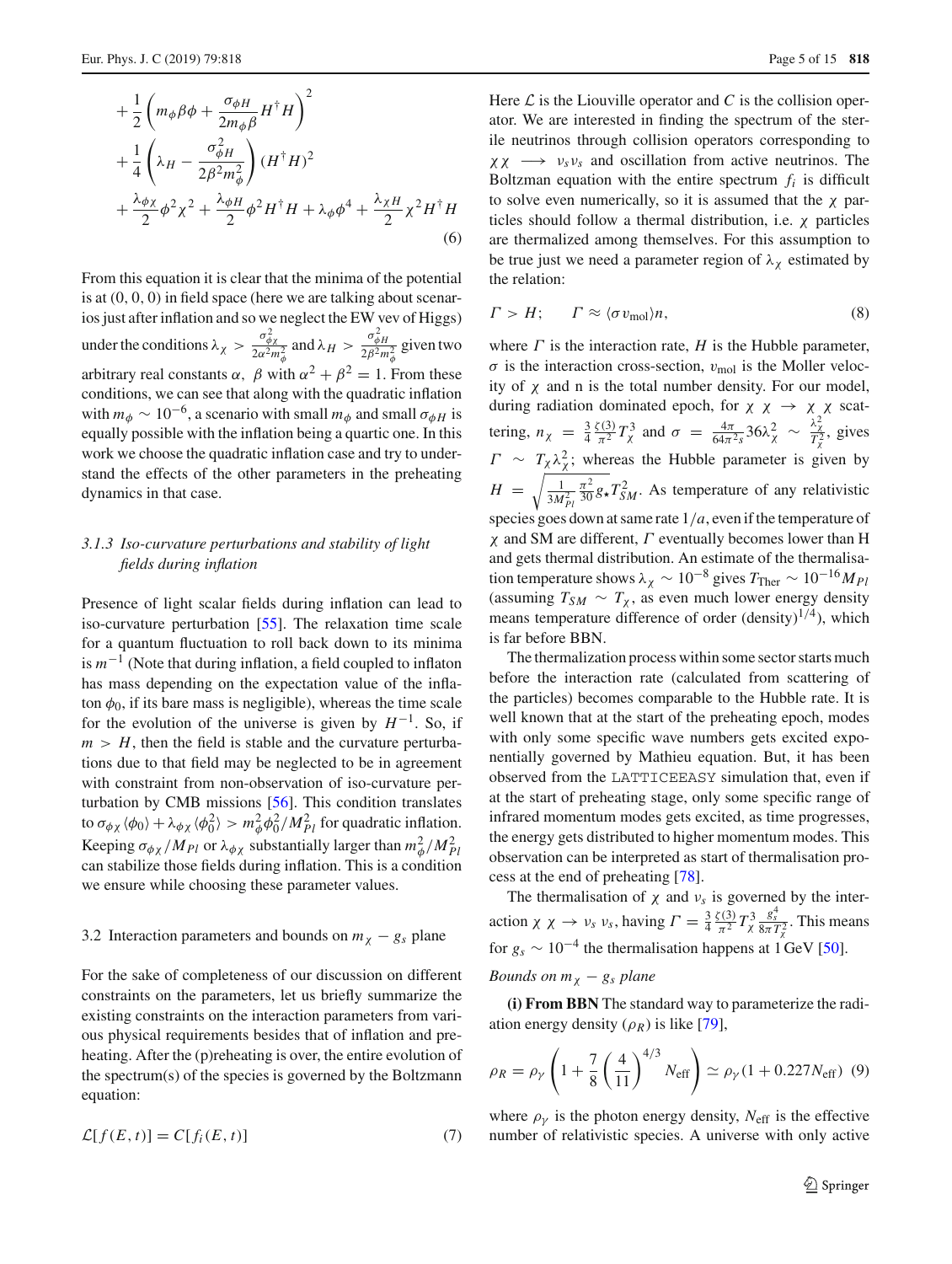neutrinos lead to  $N_{\text{eff}} = 3.046$ . Any extra radiation-like component (light sterile neutrinos), if present, will contribute to this  $N_{\text{eff}}$ . BBN observations constrain this value of  $N_{\text{eff}}$ , we use a conservative bound of *N*eff < 3.5 at 68% confidence level [\[32\]](#page-13-15).

To get an analytic solution for the evolution equation for *fs* (see for details [\[19](#page-13-8),[20,](#page-13-50)[80](#page-14-4)[,81](#page-14-5)]), the phase space distribution of ν*s*, in terms of the interplay of oscillations and collisions, we start with the equation,

<span id="page-5-1"></span>
$$
\left(\frac{\partial}{\partial t} - HE\frac{\partial}{\partial E}\right) f_s(E, t) = \frac{1}{4}\sin^2(2\theta_M(E, t)\Gamma(E, t))
$$
  
 
$$
\times (f_\alpha(E, t) - f_s(E, t))
$$
 (10)

where  $f_{\alpha}$  is the distribution function of active neutrinos,  $\Gamma$ is collision rate. The presence of an effective potential *V*eff (see Appendix for detailed calculation) leads to suppression of the neutrino production through MSW-like effect via the χ particle through the effective mixing angle θ*M* . The decay time of  $\chi$  into  $\nu_s$  or  $\nu$  particles in its rest frame is very small, but the time dilation does not allow them to decay before  $BBN<sup>3</sup>$  $BBN<sup>3</sup>$  $BBN<sup>3</sup>$ 

From Eq. [10,](#page-5-1) following [\[82\]](#page-14-6), the contribution of  $v_s$  to  $\Delta N^{\text{BBN}}$  can be found to be

$$
\Delta N_{\rm eff,s}^{\rm BBN} = \frac{f_s}{f_\alpha} \simeq 1 - \exp\left[\frac{-2.06 \times 10^3}{\sqrt{g^*}} \left(\frac{m_4}{eV}\right) \left(\sin^2 \theta_M\right)\right].\tag{11}
$$

We expect the analytic expressions to be less accurate than numeric solutions mainly due to the discrepancy in *g*∗, which is kept fixed in the analytic solution. The results achieved from analytics nearly resemble the full numerical results by solving quantum kinetic equations as in [\[50\]](#page-13-49). The Blue and magenta regions in Fig. [1](#page-5-2) corresponds to the allowed region in  $m<sub>\chi</sub> - g<sub>s</sub>$  plane from BBN  $N<sub>eff</sub>$  constraints for  $\theta_0 = 0.1$  *and* 0.05.

**(ii) From CMB and LSS** The physical condition for the observed power spectrum in CMB and LSS is not only to have the active neutrinos free-streaming, but also another sterile neutrino species (with  $O(eV)$  mass) not to be free-streaming. If this new species is of with similar number density as that of the active neutrinos, then there is much suppression in the power spectrum than that observed in CMB or LSS. So, to satisfy the CMB and LSS constraints of  $\sum m_{\nu}$  (which basically



<span id="page-5-2"></span>**Fig. 1** The blue and magenta regions correspond to the allowed regions in  $m<sub>X</sub> - g<sub>S</sub>$  plane from  $\triangle N$ <sub>eff</sub> (taking contribution form sterile neutrino only) constraints of BBN ( $\triangle N_{\text{eff}} \lesssim 0.5$ ) for  $\theta_0 = 0.1$  *and* 0.05; grey region above  $g_s = 10^{-4}$  is disfavored by SNe energy loss bounds, whereas the grey region to the right of  $m<sub>\chi</sub> = 0.1$  eV is disfavored from CMB, LSS bound on Σ*m*<sup>ν</sup>

quantifies the total mass of free-streaming species, assuming the same number density as that of active neutrinos), any massive species must annihilate or decay into lower mass particles to evade the mass constraints all together or they must interact among themselves or with some other species in order to cut off the free-streaming length scale. Reference  $[51]$  $[51]$  used the first recipe<sup>4</sup> to evade the mass bounds coming from CMB and LSS observations. They chose the mediator mass to be  $O(< 0.1 eV)$  which meant that the interaction  $\nu_s \nu_s \rightarrow \chi \chi$  goes only in the forward direction once the temperature of the Universe goes below  $O(1 \, eV)$ , i.e. the backward interaction becomes kinematically inaccessible due to Hubble expansion dominating over this process. Thus, for this suitable choice, the free-streaming length scale (as per CMB and LSS) need not be cut off since the sterile neutrinos annihilates into  $\chi$  particles only, thereby not hurting the mass bound. The gray region to the right of  $m<sub>x</sub> = 0.1$  $m<sub>x</sub> = 0.1$  eV in Fig. 1 shows the excluded region by such arguments [\[51](#page-13-41)].

<span id="page-5-0"></span><sup>&</sup>lt;sup>3</sup> The decay of  $\chi$  of mass  $\sim$  0.1 eV occurs after the decay time scale  $\gamma I^{-1}$  (where  $\Gamma$  is the decay width of  $\chi$  in its rest frame and  $\gamma$  factor comes due to time dilation for a relativistic particle) and the age of the universe at some epoch is ∼ *H*<sup>−1</sup>. Therefore, for *χ* to be still present during BBN, we require  $γT^{-1} > H_{BBN}^{-1}$ , i.e.  $γ > 9.26 × 10^{13} \frac{m_{χ}}{eV} g_s^2$ . Picking a conservative  $g_s \sim 10^{-4}$  gives  $\gamma > 10^5$  which condition is easily satisfied for a 0.1 eV particle during BBN (∼ MeV). It is also to be noted that in the calculation we have ignored the mixing angle term, which will suppress the decay width further.

<span id="page-5-3"></span><sup>4</sup> Reference [\[83\]](#page-14-7) followed the second route, i.e., they used strong interaction strength for the sterile neutrinos to self-interact via a secret mediator to cut off the free-streaming length. But, recent studies [\[84](#page-14-8)] have shown that this scenario generates interactions between the active neutrinos too, through flavor mixing (note that the suppression in oscillation is lifted off for most of the parameter space for eV scale and below), leading to a higher amplitude in power spectrum than the vanilla model itself. So, having a large interaction strength (with help of large coupling and/or small mediator mass) is perilous for the cosmological observables, if one relies only on cutting off the free-streaming length.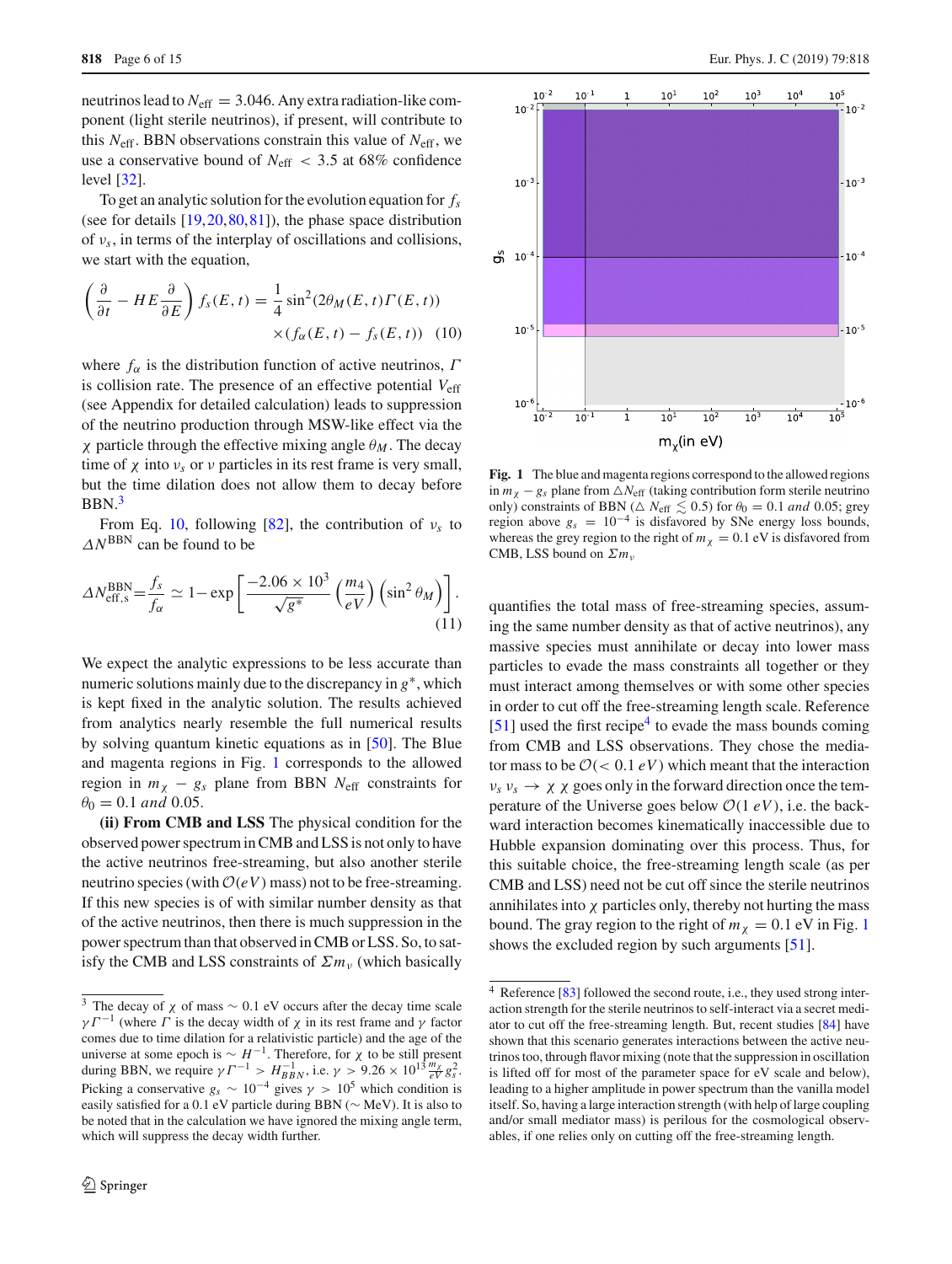**(iii) From Supernova** Constraints from SNe observations [\[85](#page-14-9),[86\]](#page-14-10) also does not allow the couplings to be  $g_s > 10^{-4}$ [\[52](#page-13-30)]. So, this leaves us with a patch of parameter space at the lower left corner of the BBN allowed region as depicted in Fig. [1.](#page-5-2)

#### <span id="page-6-0"></span>**4 Production of sterile sector from (p)reheating**

Now, as the initial requirements are well understood, we discuss the production mechanism of different sectors. After the inflation is over, all the energy density is in the inflaton field, this energy density flows to other sectors by mechanisms like (p)reheating. In this epoch, there are two stages of evolution:

- Initial stage that can be treated mostly analytically.
- Back-reaction dominated stage for which one needs a detailed numerical treatment.

In what follows we shall analyse the two stages separately in order to get a complete picture.

#### 4.1 Initial stage of (p)reheating

In this section we try to understand the mechanism of energy flow from the inflaton to the other fields coupled to it by preheating. For simplicity we first consider the evolution of the inflaton (after inflationary period is over) neglecting the couplings to other fields. The evolution of the zero mode of inflaton is governed by,

$$
\ddot{\phi} + 3H\dot{\phi} + V'(\phi) = 0,
$$
  

$$
H^2 = \frac{8\pi}{3M_p^2} \left(\frac{1}{2}\dot{\phi}^2 + V(\phi)\right)
$$

For quadratic potential it has sinusoidally oscillatory solution with decaying amplitude (due to Hubble friction term).

The dynamics of the Fourier modes of a field  $\chi$  coupled to the inflaton in FRW universe is given by [\[53\]](#page-13-31),

<span id="page-6-1"></span>
$$
\ddot{\chi}_k + 3H\dot{\phi}_k + \left(\frac{k^2}{a^2} + \lambda_{\phi\chi}\Phi(t)^2\sin^2(m_{\phi}t)\right)\chi_k = 0 \quad (12)
$$

This can be written (neglecting expansion) as the well known Mathieu equation,

$$
\chi_k'' + (A(k) - 2q \cos(2z)) \chi_k = 0,
$$

where  $A = \frac{k^2}{m_\phi^2 a^2} + 2q$ ,  $q = \frac{\lambda_{\phi\chi}\Phi(t)^2}{4m_\phi^2}$ ,  $z = m_\phi t$  and prime denotes differentiation with respect to *z*.

Mathieu equation has well known unstable exponential solutions for instability regions of *A*−*q* parameter space and hence for specific *k* values. Modes corresponding to these *k* values grow exponentially, which is interpreted as exponential particle production in those modes.

The statements up to now is only true for the initial stages of preheating. The growth of the fluctuations give rise to a mass term  $\lambda_{\phi\chi}\langle \chi^2 \rangle$  to the *e.o.m* of the zero mode of the inflaton and as a result affects other modes through Eq. [12.](#page-6-1) This phenomenon is known as the back-reaction effect [\[54](#page-13-32)]; after the back-reaction effect starts, Eq. [12](#page-6-1) does not hold true. The back-reaction effect is usually estimated by the Hartree approximation, but still it does not take care of effects like re-scattering. So the only way to fully solve the *e.o.m* of the fluctuations throughout the preheating period is by lattice simulation. These simulations solve the classical field equations in lattice points numerically and give far accurate results than approximate analytic solutions.

#### <span id="page-6-3"></span>4.2 Numerical evolution for back-reaction dominated stage

To simulate preheating evolution numerically we use the publicly available code LATTICEEASY [\[87\]](#page-14-11). In this section we start from the simplest potential and discuss the results, motivating towards the final model. In each case we discuss the pros and cons of the potential in hand. As we proceed we add new terms to the potential and clarify the implicit assumptions (as mentioned earlier) needed to reconcile the model with cosmological observations. It is to be noted that, we neglect the effect of non-minimal coupling to gravity on the potential during the (p)reheating era, as a small coupling suffices to bring the inflationary scenario to the sweet spot of  $n<sub>s</sub> - r$  plane for a quadratic potential of inflaton. This is a logical assumption, as the potential remains unchanged near the minima of the inflaton for small non-minimal coupling, and the preheating is efficient when the inflaton oscillates about its minima.

We start our discussion with the potential,

$$
V = \frac{m_{\phi}^2}{2}\phi^2 + \frac{\lambda_{\phi}}{4}\phi^4 + \frac{\lambda_{\phi\chi}}{2}\phi^2\chi^2 + \frac{\lambda_{\phi}H}{2}\phi^2H^{\dagger}H
$$

$$
+ \frac{\lambda_{\chi}H}{2}\chi^2H^{\dagger}H + \frac{\lambda_{H}}{4}(H^{\dagger}H)^2 + \frac{\lambda_{\chi}}{4}\chi^4
$$
(13)

We assume  $\lambda_{\chi H}$  to be negligible, lest this parameter may thermalise the SM sector with that of the sterile. The energy density in the inflaton fluctuations, Higgs and  $\chi$  field at the end of preheating is of the same order if  $\lambda_H$  and  $\lambda_\chi$  are small with respect to  $\lambda_{\phi H}$  and  $\lambda_{\phi \chi}$ . We have observed from the simulation that, the energy-flow to a species is not only dependent on the coupling of the field with inflaton, $5$  but also on the self-quartic coupling of the field. A self-quartic coupling blocks the energy flow to that sector, as evident from the plots (Fig. [2\)](#page-8-0). This salient feature is also in agreement with

<span id="page-6-2"></span><sup>5</sup> If the coupling is lower than a certain threshold value, the preheating becomes inefficient (see Ref. [\[88\]](#page-14-12) for details), whereas for values of that coupling over the threshold, the amount of energy flow is weakly dependent on the coupling.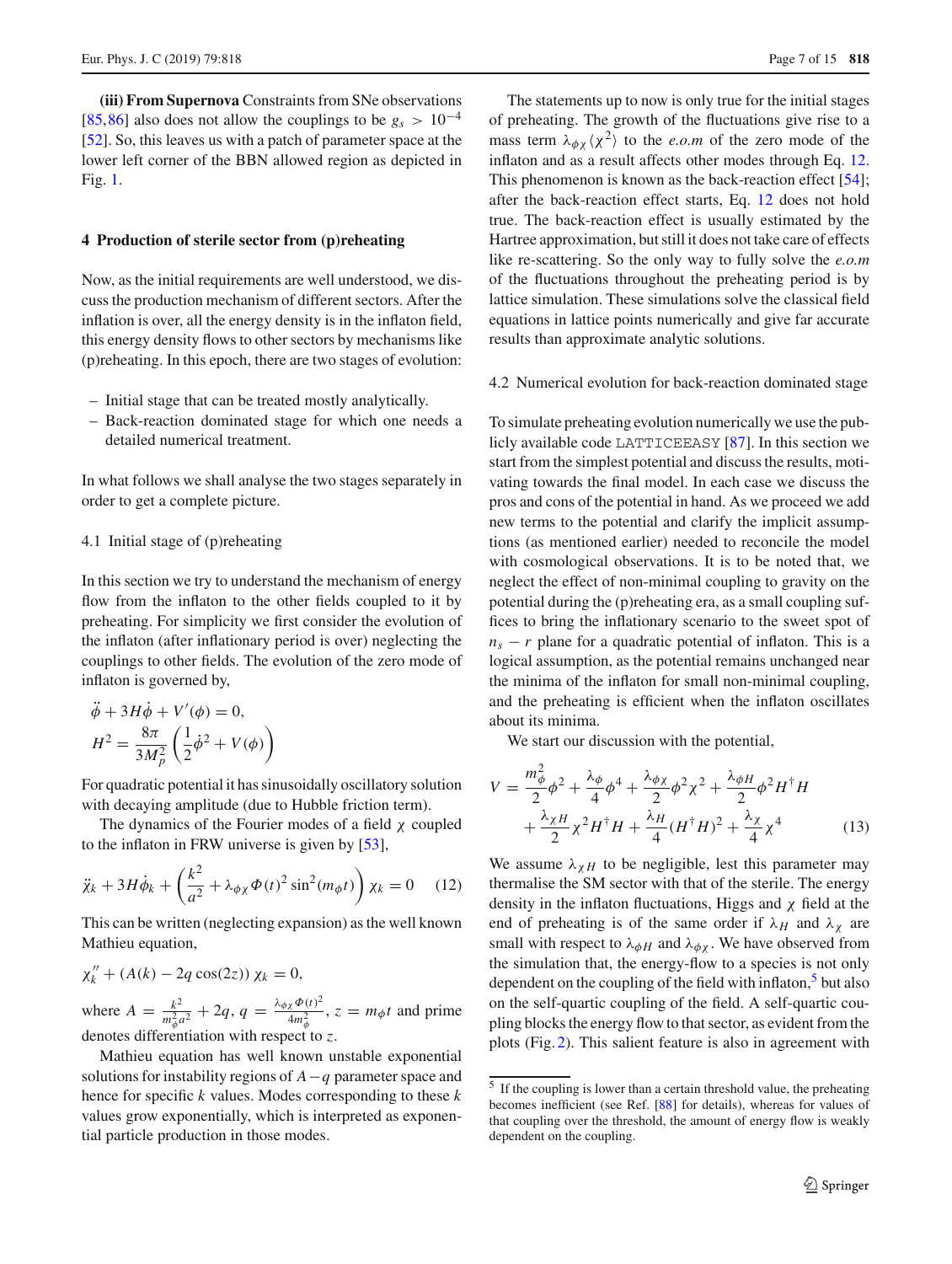the studies in Refs. [\[88](#page-14-12)[,89](#page-14-13)]. The reason for this phenomenon is the extra energy cost due to the potential term, which blocks the modes to grow. It can also be interpreted from the following perspective: as the Fourier modes of  $\chi$  grow, the quartic behaves like an effective mass term  $\frac{1}{2}\lambda_{\phi\chi}\langle \chi^2 \rangle \chi^2$ , making it difficult for the particle to be produced. This piece of information is very vital for our work as we control the flow to  $\chi$ sector by this self quartic term.

If there is no trilinear coupling of the fields to inflaton, the inflaton cannot fully decay to other fields, thus contributing a significant amount to the total energy density of the Universe [\[58](#page-13-36)], as mentioned in Sect. [2.](#page-2-0) Therefore, in order to direct the flow of the energy density stored in inflaton to other species, we introduce trilinear couplings of inflaton to other scalars, as evident from the choice of potential in Eq. [2.](#page-2-3) In the subsections below we will discuss the plausible scenarios case by case.

#### *4.2.1 Trilinear interactions of inflaton with Higgs only*

First we discuss a case where inflaton has trilinear interactions with Higgs only. In this case the total energy left in inflaton after preheating flows into SM sector. Even this case is not always compatible with cosmology if after preheating the order of energy densities in inflaton, Higgs and  $\chi$  is same. To have a viable scenario we must find a way to block the production of  $\chi$  during preheating – we do it by using the feature we observed in Sect. [4.2](#page-6-3) – a large self-quartic coupling in  $\chi$  sector. This is one of our main results where we show that increasing the value of  $\lambda_{\chi}$  than  $\lambda_{\phi\chi}$  increases the blocking of energy flow to  $\chi$  sector, eventually resulting in lower energy density in this sector (Fig. [2\)](#page-8-0).

The initial enhancement of energy density with time in χ sector upto *m*φ*t* ∼ 80 resembles the part which can be described analytically by Mathieu equation as discussed before. For small  $\lambda_{\chi}$ , the exponential increment in energy density stops when it becomes comparable to the energy density stored in the inflaton. This increment stops earlier for larger values of  $\lambda_{\gamma}$ . Even if there is comparable energy density in the  $\chi$ , Higgs and inflaton sectors after preheating, the final relative energy density of the sectors depends on the state of inflaton (relativistic or non-relativistic) during its decay. Note that  $T_{SM}$  decreases slower than  $\frac{1}{a}$  due to entropy injection from heavy particles into lighter particles within SM sector. In our case, during preheating and subsequently from the decay of the inflaton the only SM particle produced is Higgs boson, thanks to its coupling to the inflaton at the tree-level. The energy density of Higgs then gets distributed into the other SM particles. Consequently  $g_{\star}$  increases to 106.7 when reheat temperature is attained. Note that, even if initially the energy density of both SM and the sterile neutrino sectors were comparable, the temperature of the sterile sector can become higher than  $T_{SM}$ .

At late time ( $T_{SM} \simeq 100 \text{ keV}$ ),  $g_{\star}$  of SM decreases to 3.36. Thus, considering the entropy injection, at late time the ratio of energy density of the sterile sector to that of the SM is enhanced by  $\frac{(g_{sterile}^{initial}/g_{sterile}^{final})^{1/3}}{(\text{initial}, \text{final})^{1/3}}$  $\frac{(g_{\text{stiftal}}/g_{\text{SIM}}^{\text{final}})}{(g_{\text{SIM}}^{\text{final}}/g_{\text{SIM}}^{\text{final}})^{1/3}} = 1.06$ . In the above estimation we have assumed that  $g_{sterile}^{initial}$ ,  $g_{SM}^{initial} = 1$  since initially the only produced SM and sterile sector particles are Higgs and  $\chi$  respectively<sup>6</sup>; also  $g_{sterile}^{final} = (\frac{7}{8} \times 2 + 1) = 2.75$ and  $g_{SM}^{final} = 3.36$ . Further, we have not taken into account the details of the thermalization post-preheating (it has been shown in [\[78\]](#page-14-2) that the thermalization process starts at the end of preheating), and assumed comoving entropy conservation. In Figs. [4](#page-9-0) and [5](#page-9-1) (left panel) we plot  $\triangle N_{\text{eff}}$  for some benchmark values of the parameters (here  $\triangle N_{\text{eff}}$  corresponds to the whole sterile sector, i.e. pseudoscalar and sterile neutrino, where the sterile neutrino and pseudoscalar are thermalised, which is indeed the case for  $g_s \sim 10^{-4}$ . Note that in Fig. [1,](#page-5-2) we considered only contributions from sterile neutrinos in  $\Delta N_{\text{eff}}$ ) and try to demonstrate the parameter values which satisfy the *N*eff constraints at BBN. Note that, in this case we have trilinear coupling of inflaton only to the Higgs, making sure that decay of inflaton does not populate  $\chi$  sector. It is observed that even if a set of parameter values does not satisfy the *N*eff constraints (Fig. [5](#page-9-1) (left panel), top plot for small  $\lambda_{\chi}$ ), increasing the self-quartic coupling  $\lambda_{\chi}$  only can give a viable cosmological scenario again.

We re-emphasise that the chosen values of the parameters are not arbitrary – taking the values of  $\lambda_{\phi H}$  and  $\lambda_{\phi \chi}$  too large can ruin the flatness of inflaton potential, whereas making them much smaller can result in inefficient preheating,  $\lambda_{\chi}$ and  $\lambda$ <sub>H</sub> are the parameters we may vary to have a grip on the energy flow fractions in different sectors. We have checked that keeping the  $\lambda_H$  and  $\lambda_\chi$  equal whilst  $\lambda_{\phi}$  and  $\lambda_{\phi}$  are unequal makes the energy flow to the Higgs and  $\chi$  sector as expected, i.e. the sector with higher  $\lambda_{mix}$  ( $\lambda_{\phi H}$  or  $\lambda_{\phi \chi}$ ) will get larger share of energy density (Fig. [3\)](#page-8-1). After preheating, the energy left in the inflaton is transferred to Higgs sector through its perturbative decay due to the  $\sigma_{\phi H}$  coupling. The inflationary model, if chosen to be quartic, the energy

<span id="page-7-0"></span><sup>&</sup>lt;sup>6</sup> In this work, for computational simplicity, we have considered only one Higgs scalar degree of freedom (d.o.f), as is the case in the unitary gauge. However, we have checked for some points in parameter space, that considering four d.o.f of Higgs does not change our results significantly. This is because, in this case, the energy density in each d.o.f of the Higgs doublet after preheating is lower than the scenario where only one scalar Higgs d.o.f is considered. The suppression in energy density in each Higgs d.o.f is caused by additional blocking from the cross-terms in the latter case. It should also be noted that, the fraction of Inflaton decaying into Higgs in the four d.o.f case results in a Higgs sector with lower temperature. So, although there are four d.o.f, total energy density in the Higgs sector is not significantly different from the one d.o.f case, and hence our result does not change significantly (for example, for the parameter values  $m_{\phi} = 10^{-6} M_{Pl}$ ,  $\lambda_{\phi} = 10^{-14}$ ,  $\lambda_{H} = 10^{-4}$ ,  $\sigma_{\phi H} =$ 10<sup>-8</sup>  $M_{Pl}$ ,  $\lambda_{\phi\chi} = \lambda_{\phi H} = 10^{-6}$ ,  $\lambda_{\chi} = 10^{-9}$ , ∆ $N_{eff}$  changes from 4.8 to 3.5 for the four d.o.f case).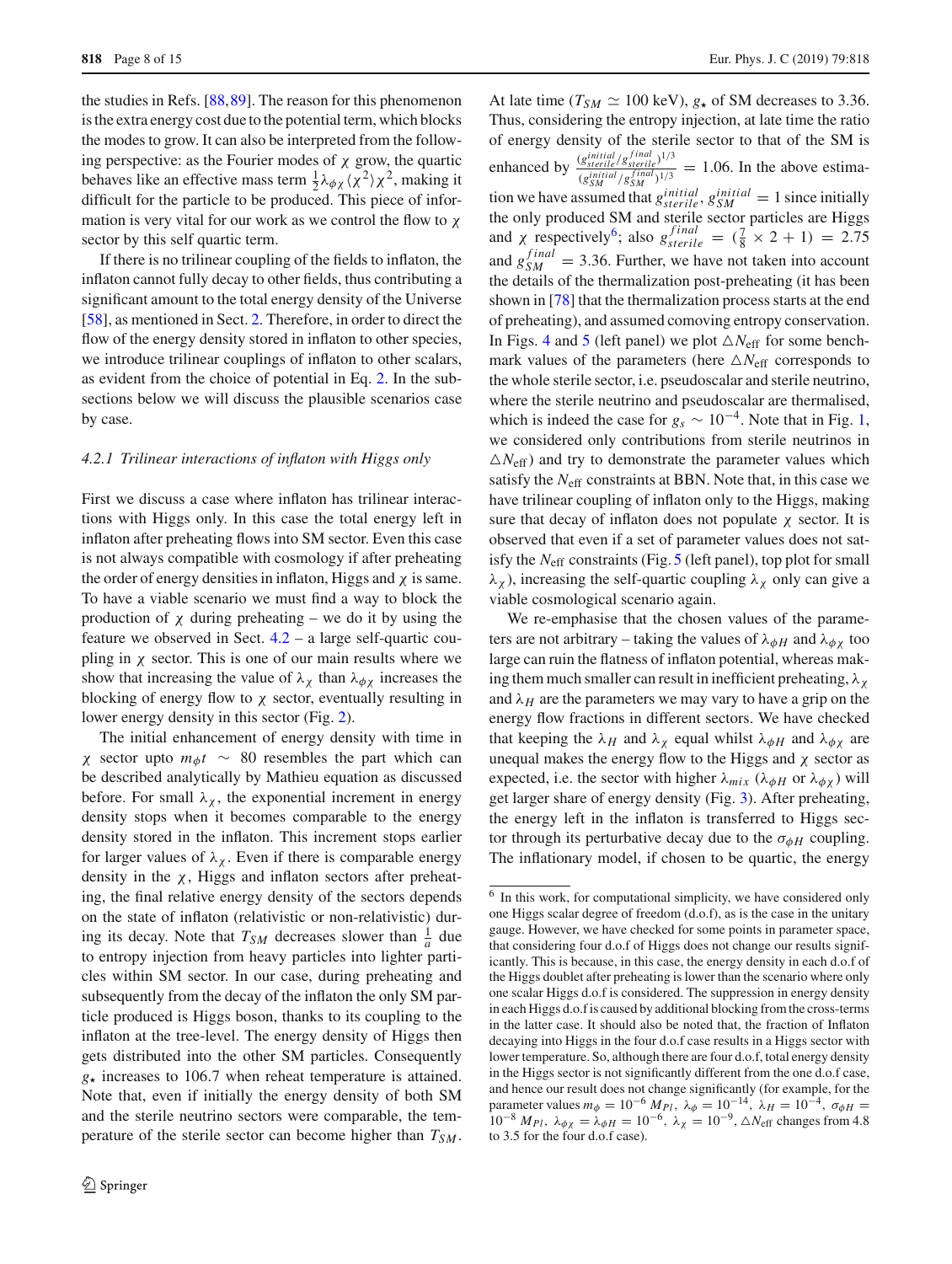

<span id="page-8-0"></span>**Fig. 2** Plot of energy fraction ratios versus  $m_{\phi}t$ . Left  $m_{\phi}$  =  $10^{-6}$  *M<sub>Pl</sub>*,  $\lambda_{\phi} = 10^{-14}$ ,  $\lambda_{\phi\chi} = 10^{-7}$ ,  $\lambda_{\phi H} = 10^{-7}$ ,  $\lambda_{\frac{H}{\chi}} = 10^{-7}$ ,  $\sigma_{\phi H} = 10^{-10} M_{Pl}$ . **Right**  $m_{\phi} = 10^{-6} M_{Pl}$ ,  $\lambda_{\phi} = 10^{-14}$ ,  $\lambda_{\phi \chi} =$ 



<span id="page-8-1"></span>**Fig. 3** Plot of energy fraction ration of  $\chi$  to that of Higgs versus  $m_{\phi}t$ , for fixed  $m_{\phi_{10}} = 10^{-6} M_{Pl}$ ,  $\lambda_{\phi} = 10^{-14}$ ,  $\lambda_{\chi} = 10^{-7}$ ,  $\lambda_{H} = 10^{-7}$ ,  $\sigma_{\phi H} = 10^{-10} M_{Pl}$ . The three plots from top to bottom correspond to  $(\lambda_{\phi\chi}, \lambda_{\phi H}) \equiv (10^{-6}, 10^{-7}), (10^{-6}, 10^{-6})$  and  $(10^{-7}, 10^{-6})$  respectively

density stored in the inflaton evolves as radiation. Whereas for the quadratic case, the energy stored in the inflaton (the part behaving as a condensate) should behave as matter and this can dilute the energy densities produced in preheating. However it has been observed that, if a trilinear decay term is present, the equation of state behaves more like radiation than matter after the preheating stage [\[58](#page-13-36)]. The decay of the inflaton typically happens much after the preheating epoch. We assume that the inflaton becomes non-relativistic only after the temperature of the Universe becomes comparable to the mass of the inflaton. In our analysis, we keep the values of  $\sigma_{\phi H}$  of the order ~ 10<sup>-10</sup>  $M_{Pl}$  and ~ 10<sup>-8</sup>  $M_{Pl}$ . The choice of  $\sigma_{\phi H} \sim 10^{-8} M_{Pl}$  corresponds to the case when the  $T_R \sim m_\phi$ , i.e. there is no non-relativistic phase of



10<sup>-6</sup>, λφ*H* = 10<sup>-6</sup>, λ*H* = 10<sup>-6</sup>, σφ*H* = 10<sup>-10</sup> *M<sub>PI</sub>*. λ<sub>χ</sub> ∼  $10^{-8} - 10^{-3}$  is varied (top to bottom). Higher value of  $\lambda_{\chi}$  leads to more suppression of the  $\chi$  energy fraction

inflaton before it decays. Whereas, if we decrease  $\sigma_{\phi H}$ , the decay of inflaton happens after it becomes non-relativistic, which means that a matter dominated phase partly washes out the preheating contributions to the relativistic  $\chi$  and Higgs and consequently, their final energy density, depending on the time span during which the inflaton is non-relativistic. Then the final energy density tends to solely depend on the branching fraction of inflaton, which is a trivial result. On the other hand, as shown in Sect. [3.1.2,](#page-3-1) increasing  $\sigma_{\phi}$ *H* and  $\sigma_{\phi}$ <sub>X</sub> requires the increment of  $\lambda_{\chi}$  and  $\lambda_{H}$  values as well, which subsequently will lead to more blocking of corresponding energy density flows during preheating, thereby making the final energy fractions dependent only on the branching ratios of the inflaton. In the left most panels of Figs. [4](#page-9-0) and [5](#page-9-1) we show the  $\triangle N_{\text{eff}}$  corresponding to the sterile sector energy density for  $\sigma_{\phi H} \sim 10^{-10}$  and  $10^{-8}$ . It is clear from Fig. [4](#page-9-0) that even if  $\chi$  is copiously produced from preheating, for  $\sigma_{\phi H} \sim 10^{-10}$ , the non-relativistic phase of inflaton before it decays to Higgs, can dilute the  $\chi$  sector energy density produced from preheating and make the scenario cosmologically viable. Whereas a larger  $\sigma_{\phi H} \sim 10^{-8}$  (Fig. [5\)](#page-9-1), with no such non-relativistic phase, is highly constrained for  $\lambda_{\phi\chi} = \lambda_{\phi H} \sim 10^{-6}$  at low  $\lambda_{\chi}$  values. The information we get from these plots is that smaller  $\sigma_{\phi H}$  and higher  $\lambda_{\chi}$  is beneficial to get a cosmologically viable scenario.

#### *4.2.2 Trilinear interactions of inflaton with* χ *only*

Inflaton with trilinear interactions with only  $\chi$  is trivially not satisfied by the *N*eff constraints as in this case the total inflaton energy after preheating flows into the χ sector.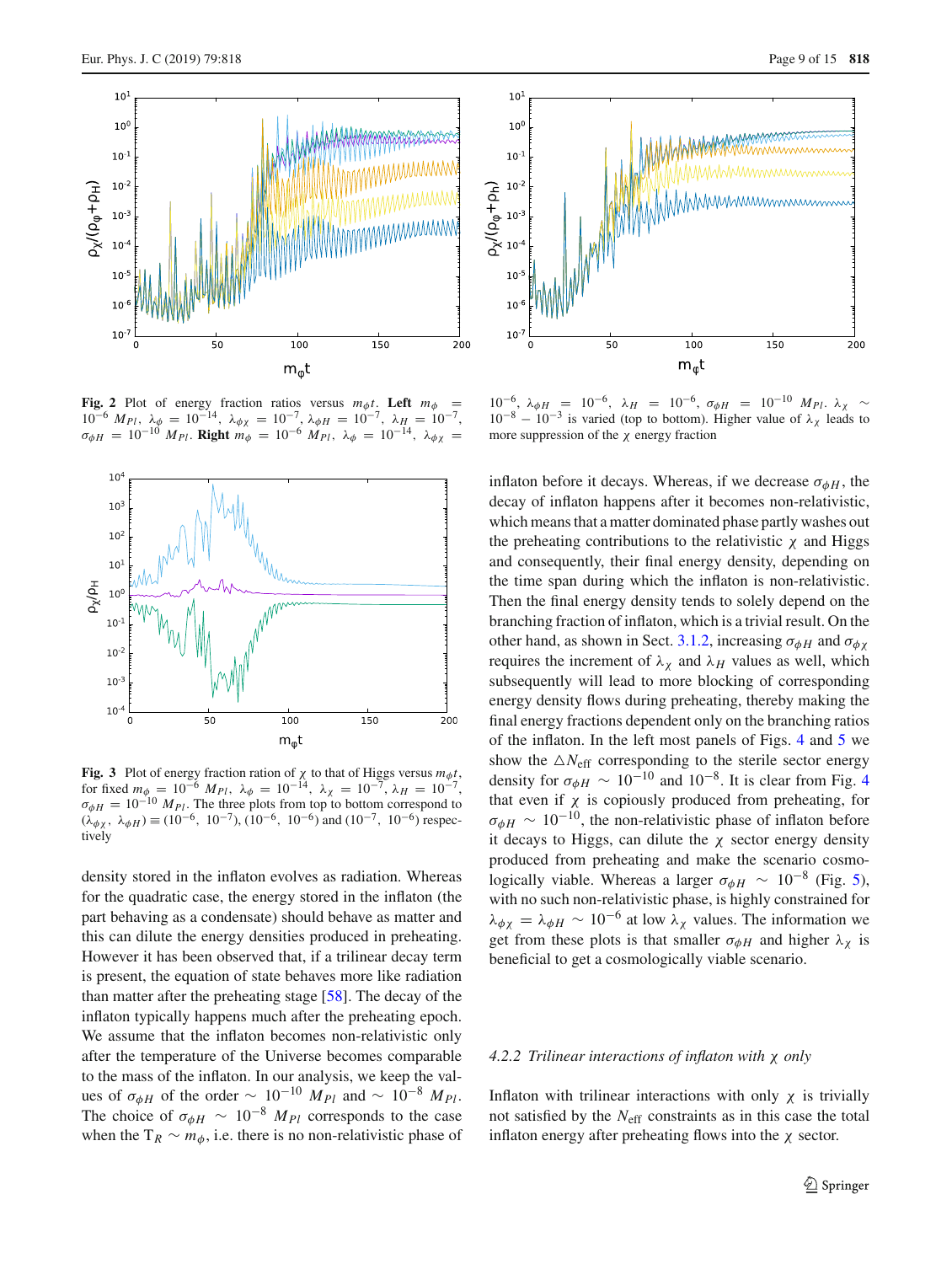

<span id="page-9-0"></span>**Fig. 4**  $\triangle N_{\text{eff}}$  (taking contribution from both pseudoscalar and sterile neutrino) in Y-axis versus  $\lambda_{\chi}$  in X-axis, the left-most plot corresponds to the case when the inflaton decays only into the Higgs. The parameter values, namely, are  $m_{\phi} = 10^{-6} M_{Pl}$ ,  $\lambda_{\phi} = 10^{-14}$ ,  $\lambda_{H} = 10^{-7}$ ,  $\sigma_{\phi H} = 10^{-10} M_{Pl}, \ \lambda_{\phi \chi} = \lambda_{\phi H} = 10^{-7}, 10^{-6}$  from bottom to top

for the plot. Plots in the centre and right panels correspond to the cases  $\lambda_{\phi\gamma} = \lambda_{\phi H} = 10^{-7}$ , 10<sup>-6</sup>, when a fraction of the inflaton (0 to 0.1 in steps of 0.01, from bottom to top) decays into  $\chi$  respectively. The grey region ( $\triangle N_{\text{eff}} > 0.5$ ) is not allowed



<span id="page-9-1"></span>**Fig. 5**  $\triangle N_{\text{eff}}$  (taking contribution from both pseudoscalar and sterile neutrino) in Y-axis versus  $\lambda_{\gamma}$  in X-axis, the left-most plot corresponds to the case when the inflaton decays only into the Higgs. The parameter values, namely, are  $m_{\phi} = 10^{-6} M_{Pl}$ ,  $\lambda_{\phi} = 10^{-14}$ ,  $\lambda_{H} =$ 10<sup>−4</sup>,  $\sigma_{\phi H} = 10^{-8} M_{Pl}$ ,  $\lambda_{\phi \chi} = \lambda_{\phi H} = 10^{-7}$ , 10<sup>−6</sup> from bottom to

top for the plot. Plots in the centre and right panels correspond to the cases  $\lambda_{\phi\chi} = \lambda_{\phi H} = 10^{-7}$ , 10<sup>-6</sup>, when a fraction of the inflaton (0 to 0.1 in steps of 0.01, from bottom to top) decays into  $\chi$  respectively. The grey region ( $\triangle N_{\text{eff}} > 0.5$ ) is not allowed

#### *4.2.3 Trilinear interactions with both Higgs and* χ

In this case inflaton has trilinear interactions with both Higgs and  $\chi$ . At first during preheating both Higgs and  $\chi$  are produced, and energy density ratios depend on the self quartic couplings of those sectors. Then depending on the mass of the inflaton and the trilinear couplings, the inflaton decays into Higgs and  $\chi$  (and also possibly  $v_s$ ) according to their branching fractions. In Fig. [6](#page-10-1) we show the fraction of energy density of  $\chi$  and Higgs during preheating when inflaton has same trilinear coupling to both  $\chi$  and Higgs. We have checked that for the parameter values we used, the final energy fractions after preheating do not differ by much, depending on the presence of trilinear term in the  $\chi$  sector. This is due to the fact that the production during preheating through the trilinear term is sub-dominant. But even if the fraction of  $\chi$ energy is small after preheating, in the presence of a trilinear term, the inflaton decay to  $\chi$  channel is open and for the chosen  $\sigma_{\phi\chi} = \sigma_{\phi H} = 10^{-10} M_{Pl}$  value, the branching ratio is same for both the fields (neglecting  $m_H$  and  $m_\chi$  to be negligible with respect to  $m_{\phi}$ ). This case is not allowed by  $N_{\text{eff}}$ bounds of BBN. Varying the ratio of  $\sigma_{\phi\chi}$  and  $\sigma_{\phi H}$  changes

the branching fraction and enables the Higgs and the  $\chi$  sectors to be populated unequally during inflaton decay. In Fig. [4](#page-9-0) (two panels from right), we show that even a small branching fraction of below 0.1 into the  $\chi$  sector can be cosmologically prohibited. If we do not want an epoch when the inflaton behaves as a non-relativistic species (i.e., when the history of preheating dilutes away), then we would like to have large  $\sigma_{\phi}$ *H* and  $\sigma_{\phi}$  ( $\mathcal{O}(10^{-8})$  M<sub>*Pl*</sub>). In Fig. [5](#page-9-1) (two panels from right), we show how the decay channel of the inflaton into  $\chi$  can change the  $\Delta N_{\text{eff}}$  values. However, in this case, the *H* and χ sectors will thermalise with each other through a  $HH \rightarrow \chi \chi$  scattering mediated through inflaton, resulting in a fully thermalised  $\chi$  species with the SM, thereby trivially not respecting the *N*eff bounds of BBN.

# 4.3 Allowed benchmark parameter values and additional constraint on  $m<sub>X</sub> - g<sub>s</sub>$  plane

In our scenario, since we assume  $m_{\chi} < 2m_{\nu_s}$ , the primary production channel of the  $v_s$  particles is from the  $\chi$  via backscattering particles since the production from active neutrinos through oscillation is suppressed. The  $v_s$  production from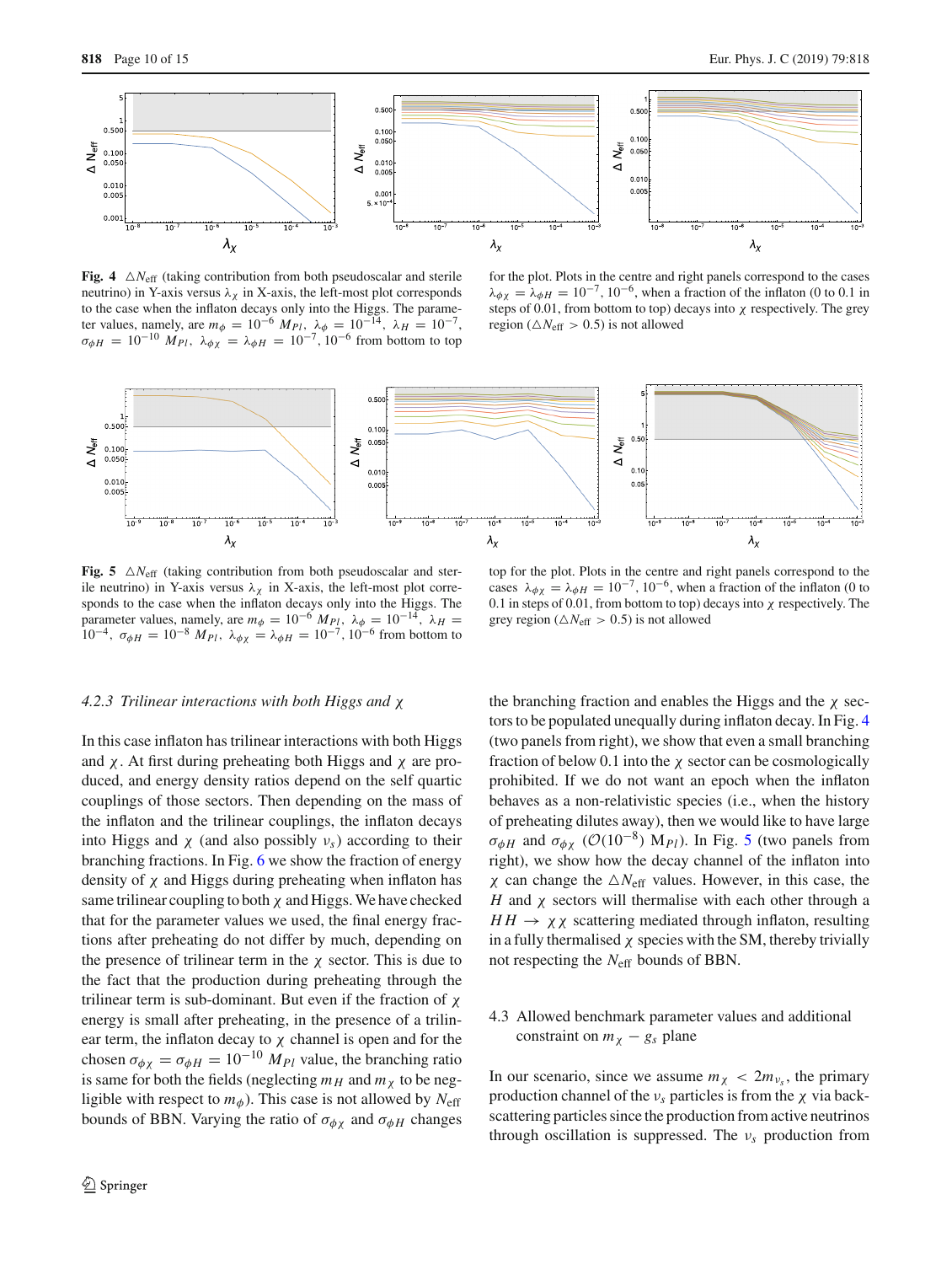

<span id="page-10-1"></span>**Fig. 6** Energy fraction of  $\chi$  with respect to that of the SM (basically the Higgs) versus  $m_{\phi}t$  plot. Choosing the following set of values:  $(m_{\phi} =$  $10^{-6}$  *M<sub>Pl</sub>*,  $\lambda_{\phi} = 10^{-14}$ ,  $\lambda_{\phi\chi} = 10^{-7}$ ,  $\lambda_{\phi H} = 10^{-7}$ ,  $\lambda_H = 10^{-7}$ ,  $\sigma_{\phi\chi}$  = 10<sup>-10</sup> *M<sub>Pl</sub>*,  $\sigma_{\phi H}$  = 10<sup>-10</sup> *M<sub>Pl</sub>*). The plots from the top to bottom correspond to  $\lambda_{\chi} = 10^{-7}$ ,  $10^{-5}$  and  $10^{-3}$  respectively

backscattering depends on the  $n \langle \sigma v_{\text{mol}} \rangle$  of the interaction in comparison to the Hubble parameter. The thermally averaged cross-section for the process  $\chi \chi \to \nu_s \nu_s$  is given by (in the relativistic limit) [\[90](#page-14-14)],

$$
\langle \sigma v_{\text{mol}} \rangle = \frac{g_s^4}{8\pi T^2} \tag{14}
$$

So, the  $\chi$  and  $\nu_s$  sectors thermalise at  $T \sim 1$  GeV for  $g_s \sim 10^{-4}$ . The extra *N*<sub>eff</sub> coming from the entropy of  $\chi$  particles, and from the ν*s* particles, both of which are now partly or fully thermalised with each other depending on *gs*, changes the bound in  $m<sub>X</sub> - g<sub>s</sub>$  plane from BBN which was previously considered in the case for production of ν*s* only from active neutrinos when inflation was not considered in the whole picture. We emphasise that a large enough initial abundance of χ particles (after (p)reheating) can make the total cosmological scenario not viable if  $N_{\text{eff}}$  bound is violated at the time of BBN, which is indeed the case for several regions of the parameter space, as clear from Fig. [5.](#page-9-1) For the parameter region where the bound is satisfied, i.e.  $\triangle N_{\text{eff}} \lesssim 0.5$ , we get additional constraints in the  $m<sub>\chi</sub> - g<sub>s</sub>$  plane reducing the allowed region in the parameter space of Fig. [1.](#page-5-2)

#### <span id="page-10-0"></span>**5 Conclusions and outlook**

In this article we investigated for the possibility of having an extra sterile neutrino in the particle spectrum. It is wellknown that it is possible to reconcile the cosmological observations with this extra species, if we introduce a pseudoscalar interacting with the sterile neutrinos. As a background field, the pseudoscalar particle creates an effective thermal neutrino potential, which, due to its matter-like effect, suppresses the Dodelson Widrow-like production of sterile neutrinos. Such a BSM scalar, if present in the early universe, should also be produced inadvertently during preheating due to its coupling to the inflaton. Moreover, Bose enhancement will make this production copious enough such that its primordial abundance and that of sterile neutrinos cannot be assumed to be negligible with respect to SM particles for all scenarios. This assumption was the cornerstone of the scalar or vector interactions that alleviate the sterile neutrino constraints from cosmology. Even though the production during reheating can be neglected by considering small trilinear coupling as the inflaton decay is straight-forward and depends solely on the branching fraction, the production from preheating is non-trivial. Thus, it is important to consider the production right from preheating, which is a highly non-linear process, this was studied in exquisite details in this article. We made use of analytical arguments and numerical calculations using LATTICEEASY to find the regions of the relevant parameter space where this production will be significant. We observe that the pseudoscalar abundance from preheating, and hence the abundance of the whole sterile sector, can be high enough to violate the bounds of *N*eff from BBN, if the self quartic coupling is not high enough and/or there is no period before decay of inflaton when it is non-relativistic. It is to be noted that even if these two conditions are satisfied, the inflaton can still decay to the pseudoscalar along with Higgs and the BBN *N*eff bound can be at risk. We found benchmark values of the model parameters, for which the initial abundance of the pseudoscalars and sterile neutrinos are favorable for a viable cosmological scenario, and discussed the impact of the various parameters on the final abundances of the pseudoscalar and SM particles. It turns out that the for a small non-minimal coupling to gravity, an inflation mass ( $m_\phi$  of  $10^{12}$  GeV) compatible with recent  $n_s - r$  observations of Planck 2018, and small self-quartic of inflaton ( $\lambda_{\phi} \sim 10^{-14}$ ), we have the suitable parameter space of  $\lambda_{\chi} \geq 2 \times 10^{-5}$  for mixing parameters  $\lambda_{\phi\gamma}$  and  $\lambda_{\phi H}$  of the  $\mathcal{O}(10^{-6})$ . The trilinear term in the potential,  $\sigma_{\phi H}$  was kept of order  $\mathcal{O}(10^{-8})$  M<sub>*Pl*</sub> or smaller, chosen such that the inflaton decays when the temperature of universe is of the same order of the  $m_{\phi}$  or latter. To summarise, we restate the following conclusions:

- $-\lambda_{\chi}$  needs to be kept large to suppress the preheating production of χ.
- $-\sigma_{\phi}$ *H* needs to be small in order to have a non-relativistic phase of inflaton before it decays and dilute the relic of  $χ$ from preheating.  $\sigma_{\phi\chi}$  needs to be much smaller to prevent χ population during inflaton perturbative decay.
- $-\lambda_{\gamma}$  *H* needs to be negligible to prevent SM from thermalizing with the BSM sector.
- $-\lambda_{\phi H}$  and  $\lambda_{\phi \chi}$  cannot be large, or else the flatness of inflaton potential will be ruined due to RG running.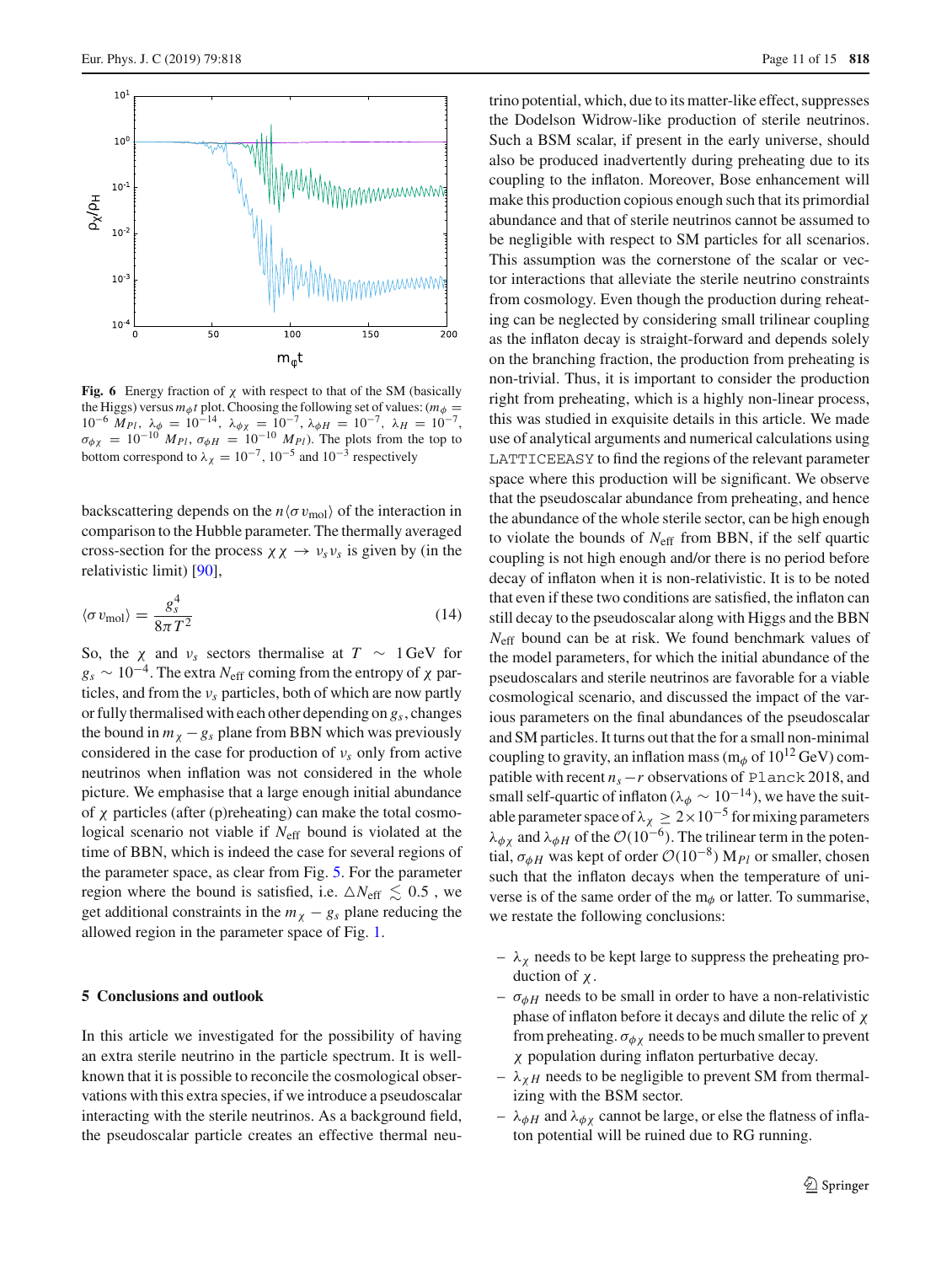Thus the sterile neutrino with the pseudoscalar "secretinteraction" model can be an viable possibility when all the early universe cosmology is considered on one hand, and, the existing neutrino anomaly is invoked on the other hand.

Future CMB missions like LiteBIRD [\[91\]](#page-14-15), COrE [\[92](#page-14-16)], PIXIE [\[93](#page-14-17)], CMB S4 [\[94\]](#page-14-18), CMB Bharat [\[95](#page-14-19)] aim at constraining the inflationary observables and the other cosmological parameters further and hence will be an important probe for this model. Results from the neutrino experiments MicroBooNE [\[96\]](#page-14-20) may decidedly prove the existence of the sterile neutrino. Sterile neutrinos with secret interactions have been proposed to be looked for in IceCube experiment [\[97\]](#page-14-21). In CMB polarization observations of BICEP the sterile neutrinos may also be a relevant signature to look for as per Ref. [\[98\]](#page-14-22).

**Acknowledgements** The authors gratefully acknowledge the use of the publicly available code, LATTICEEASY and also thank the computational facilities of Indian Statistical Institute, Kolkata. A.P. thanks CSIR, India for financial support through Senior Research Fellowship (File no. 09/093 (0169)/2015 EMR-I). A.C. acknowledges support from Department of Science and Technology, India, through INSPIRE faculty fellowship (Grant no: IFA 15 PH-130, DST/INSPIRE/04/2015/000110). A.G. is indebted to Davide Meloni for various support and encouragement and the hospitality of Indian Statistical Institute. Authors like to thank Gary Felder, Anupam Mazumdar, Alessandro Strumia and Subhendra Mohanty for discussions.

**Data Availability Statement** This manuscript has no associated data or the data will not be deposited. [Authors' comment: For this article, data sharing is not applicable, as no dataset was generated during the current study. However, the results can be reproduced using the publicly available code LATTICEEASY using the model and parameter values mentioned in the article.]

**Open Access** This article is distributed under the terms of the Creative Commons Attribution 4.0 International License [\(http://creativecomm](http://creativecommons.org/licenses/by/4.0/) [ons.org/licenses/by/4.0/\)](http://creativecommons.org/licenses/by/4.0/), which permits unrestricted use, distribution, and reproduction in any medium, provided you give appropriate credit to the original author(s) and the source, provide a link to the Creative Commons license, and indicate if changes were made. Funded by SCOAP<sup>3</sup>.

#### **6 Appendix**

## 6.1 Suppression of ν*s* production from active-sterile oscillation

The evolution of spectrum of  $v_s$ ,  $f_{v_s}(E,t)$  is governed by, assuming equilibrium distribution for active neutrinos,

$$
\left(\frac{\partial}{\partial t} - HE \frac{\partial}{\partial E}\right) f_{v_s}(E, t) = C_{\chi\chi \longrightarrow v_s v_s} + \frac{1}{2} \sin^2(2\theta_M(E, t) \Gamma(E, t)) \times f_a(E, t)
$$
\n(15)

where  $\Gamma$  is [\[99](#page-14-23), 100]:

$$
\Gamma = 0.92 \times G_{\text{Fermi}}^2 ET^4 \tag{16}
$$

for active neutrino re-population and

$$
\Gamma = \frac{g_s^4}{4\pi T_s^2} n_{\nu_s} \tag{17}
$$

for sterile neutrino redistribution through Fermi-Dirac distribution. The latter can be neglected since this is very small.  $C_{\chi\chi\rightarrow\nu_s\nu_s}$  is the collision term corresponding to  $\chi$  annihilation given by:

<span id="page-11-0"></span>
$$
C_{\chi\chi \longrightarrow \nu_s \nu_s}(q) = \frac{1}{2E_q} \int \int \int \frac{d^3q'}{(2\pi)^3 2E_{q'}} \frac{d^3p}{(2\pi)^3 2E_p} \times \frac{d^3p'}{(2\pi)^3 2E_{p'}} \sigma_{\chi\chi \longrightarrow \nu_s \nu_s} (2\pi)^4 \delta_E \delta_p f_q^{eq} f_{q'}^{eq} \tag{18}
$$

Now there maybe two cases one where the particles are already thermalised, so that one may take  $f_q^{eq} = e^{-\frac{q}{T}}$  and in another case where they are not in thermal equilibrium and need to be numerically evolved from preheating dynamics. The second term in  $(18)$  corresponds to an oscillation term,  $\theta_M$  being the mixing angle which is suppressed by introduction of the hidden sector interaction through a effective potential *V*eff as,

<span id="page-11-1"></span>
$$
\sin^2(2\theta_M) = \frac{\sin^2(2\theta_0)}{\left(\cos(2\theta_0) + \frac{2E}{\delta m^2}V_{eff}\right)^2 + \sin^2(2\theta_0)}
$$
(19)

This phenomena is basically the neutrino oscillation while propagating through a thermal heat bath filled with  $\chi$  particles. For general scalar and fermion background calculation, see Ref. [\[101\]](#page-14-25).

Following the sterile neutrino self-energy at one-loop in a thermal bath is given by:

$$
\Sigma(k) = (m - a\mathbf{k} - b\mathbf{\psi}).\tag{20}
$$

Here,  $m$  is the sterile neutrino mass,  $p$  is its 4-momentum and *u* is the 4-momentum of the heat bath and is taken to be  $u = (1, 0, 0, 0)$  in its rest frame. The energy dispersion relation in the medium becomes:

$$
k^{0} = |\mathbf{k}| + \frac{m^{2}}{2|\mathbf{k}|} - b
$$
 (21)

in the UV regime, which gives us:

$$
V_{\text{eff}} \equiv -b \,. \tag{22}
$$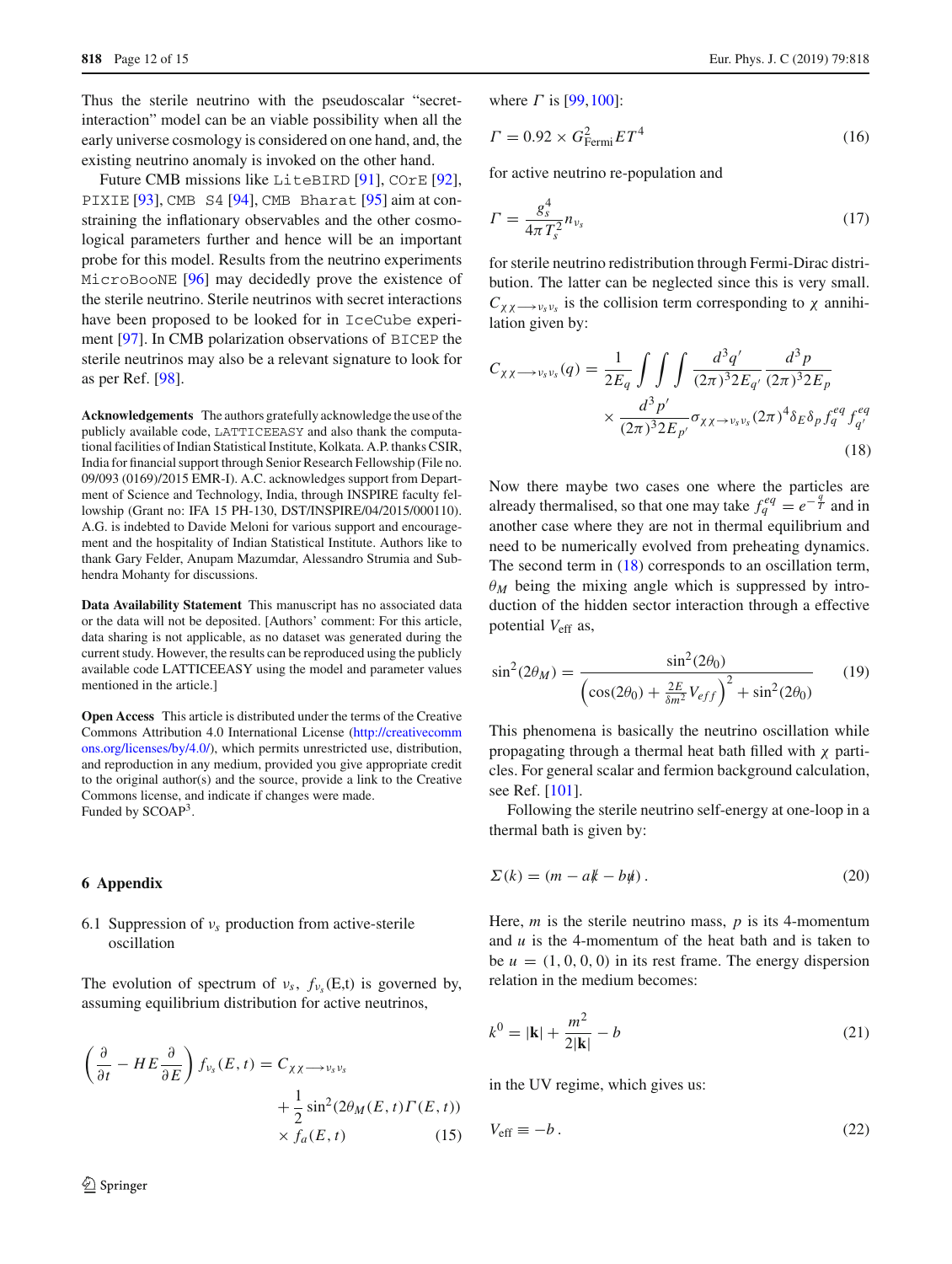The coefficient *b* can then be obtained according to the relation in [\[102\]](#page-14-26):

$$
b = \frac{1}{2k^2} \left[ [(k^0)^2 - k^2] \text{tr} \, \mathbf{\hat{\mu}} \Sigma(k) - k^0 \text{tr} \, \mathbf{\hat{\mu}} \Sigma(k) \right]. \tag{23}
$$

To evaluate b one needs  $\Sigma(k)$  which in leading order receives the thermal corrections from the bubble and the tadpole diagrams:

The leading thermal contributions to the bubble diagram are

$$
g_s^2 \int \frac{d^4 p}{(2\pi)^4} \gamma^5 (k+p) \gamma^5 \left[ \frac{i \Gamma_f (k+p)}{p^2 + m_\chi^2} - \frac{i \Gamma_b (p)}{(k+p)^2 - m_{\nu_s}^2} \right].
$$
\n(24)

 $\Gamma_f(p)$  the thermal parts of the fermionic propagators:

$$
\Gamma_f(p) = 2\pi \delta(p^2 - m_{\nu_s}^2) \eta_f(p) , \qquad (25)
$$

$$
\Gamma_b(p) = 2\pi \delta(p^2 - m_\chi^2) \eta_b(p) \,, \tag{26}
$$

with corresponding  $\eta_f(p)$  and  $\eta_f(b)$  are the Fermi-Dirac and Bose-Einstein distribution occupation numbers respectively.

Using [\[20](#page-13-50),[103\]](#page-14-27) first delta function integrals are done to do  $p<sup>0</sup>$  part. Then the 3-momenta p-integral is shifted to spherical co-ordinates which will reduce to the standard **p** integral which is to be performed numerically.

We give some analytic estimates for the integral for low temperature limit:

$$
V_{\text{eff}}^{\text{bubble}} = -\frac{7\pi^2 g_s^2 E T_\chi^4}{180 m_\chi^4} (T_\chi, E < \, m_\chi) \tag{27}
$$

$$
V_{\text{eff}}^{\text{bubble}} = \frac{g_s^2 T_\chi^2}{32E} (T_\chi, E > m_\chi) \tag{28}
$$

And similarly, for tadpole diagrams,

$$
V_{\text{eff}}^{\text{tadpole}} \simeq \frac{g_s^2}{8m_\chi^2} (n_f - n_{\bar{f}}), \qquad (29)
$$

The origin of the Eq. [\(19\)](#page-11-1) comes from the secret "pseudoscalar" interaction which introduces a matter potential causing MSW-like effect for sterile neutrinos of the form [\[47](#page-13-29),[48\]](#page-13-51):

$$
V_s(p_s) = \frac{g_s^2}{8\pi^2 p_s} \int p dp \left(f_\phi + f_s\right),\tag{30}
$$

where  $f_{\phi}$  is the Bose-Einstein distribution for the pseudoscalar and  $f_s$  is the distribution for the sterile neutrinos. The potential  $V_s(p_s)$  is basically the thermal contribution of the background field in the form of bubble diagrams; an order-of-magnitude estimate of it goes as:

$$
V_s \sim 10^{-1} g_s^2 T. \tag{31}
$$

considering a common temperature T for the all the species. This is the *central idea* behind the phenomenology that this matter-effect would induce a mixing angle different from that of the standard  $v_s \rightarrow v_a$  (2-flavor approximation) and stop it from thermalizing with the SM. This can be alternatively looked upon as a minute shift in the effective mass-difference between the neutrino states.

For a 2-neutrino framework, the thermalization process can be treated easily by the density matrix formalism leading to solving the Quantum Kinetic Equation (QKE) in equilibrium:

$$
\rho = \frac{1}{2} f_0 \begin{pmatrix} P_a & P_x - i P_y \\ P_x + i P_y & P_s \end{pmatrix},\tag{32}
$$

where  $f_0$  is the Fermi-Dirac distribution function. The QKEs are now

$$
P_a = V_x P_y + \Gamma_a [2 - P_a],
$$
  
\n
$$
\dot{P}_s = -V_x P_y + \Gamma_s \left[ 2 \frac{f_{\text{eq},s}(T_{\nu_s}, \mu_{\nu_s})}{f_0} - P_s \right],
$$
  
\n
$$
\dot{P}_x = -V_z P_y - DP_x,
$$
  
\n
$$
\dot{P}_y = V_z P_x - \frac{1}{2} V_x (P_a - P_s) - DP_y.
$$

and the potentials are:

$$
V_x = \frac{\delta m_{\nu_s}^2}{2p} \sin 2\theta_s,
$$
  

$$
V_z = -\frac{\delta m_{\nu_s}^2}{2p} \cos 2\theta_s - \frac{14\pi^2}{45\sqrt{2}} p \frac{G_F}{M_Z^2} T^4 n_{\nu_s} + V_s,
$$

where  $p$  is the momentum,  $G_F$  is the Fermi coupling constant,  $M_Z$  is the mass of the Z boson, and  $n_{\nu_s} =$   $\int f_s d^3 p / (2\pi)^3$  is the number density of sterile neutrinos. The range of the values of coupling  $g_s$  for which  $\triangle N_{\text{eff}}$  varies from 1 to 0 is  $g_s \sim 10^{-6}$  to  $10^{-5}$  [\[50\]](#page-13-49).

#### **References**

- <span id="page-12-0"></span>1. C. Athanassopoulos et al. [LSND Collaboration], Phys. Rev. Lett. **75**, 2650 (1995). [arXiv:nucl-ex/9504002](http://arxiv.org/abs/nucl-ex/9504002)
- <span id="page-12-1"></span>2. A. Aguilar-Arevalo et al. [LSND Collaboration], Phys. Rev. D **64**, 112007 (2001). [arXiv:hep-ex/0104049](http://arxiv.org/abs/hep-ex/0104049)
- <span id="page-12-2"></span>3. A.A. Aguilar-Arevalo et al. [MiniBooNE Collaboration], Phys. Rev. Lett. **121**(22), 221801 (2018). [arXiv:1805.12028](http://arxiv.org/abs/1805.12028) [hep-ex]
- <span id="page-12-3"></span>4. F.P. An et al. [Daya Bay Collaboration], Phys. Rev. Lett. **117**(15), 151802 (2016). [arXiv:1607.01174](http://arxiv.org/abs/1607.01174) [hep-ex]
- <span id="page-12-4"></span>5. Y.J. Ko et al. [NEOS Collaboration], Phys. Rev. Lett. **118**(12), 121802 (2017). [arXiv:1610.05134](http://arxiv.org/abs/1610.05134) [hep-ex]
- <span id="page-12-5"></span>6. I. Alekseev et al., JINST **11**(11), P11011 (2016). [arXiv:1606.02896](http://arxiv.org/abs/1606.02896) [physics.ins-det]
- <span id="page-12-6"></span>7. G. Mention, M. Fechner, T. Lasserre, T.A. Mueller, D. Lhuillier, M. Cribier, A. Letourneau, Phys. Rev. D **83**, 073006 (2011). [arXiv:1101.2755](http://arxiv.org/abs/1101.2755) [hep-ex]
- 8. T.A. Mueller et al., Phys. Rev. C **83**, 054615 (2011). [arXiv:1101.2663](http://arxiv.org/abs/1101.2663) [hep-ex]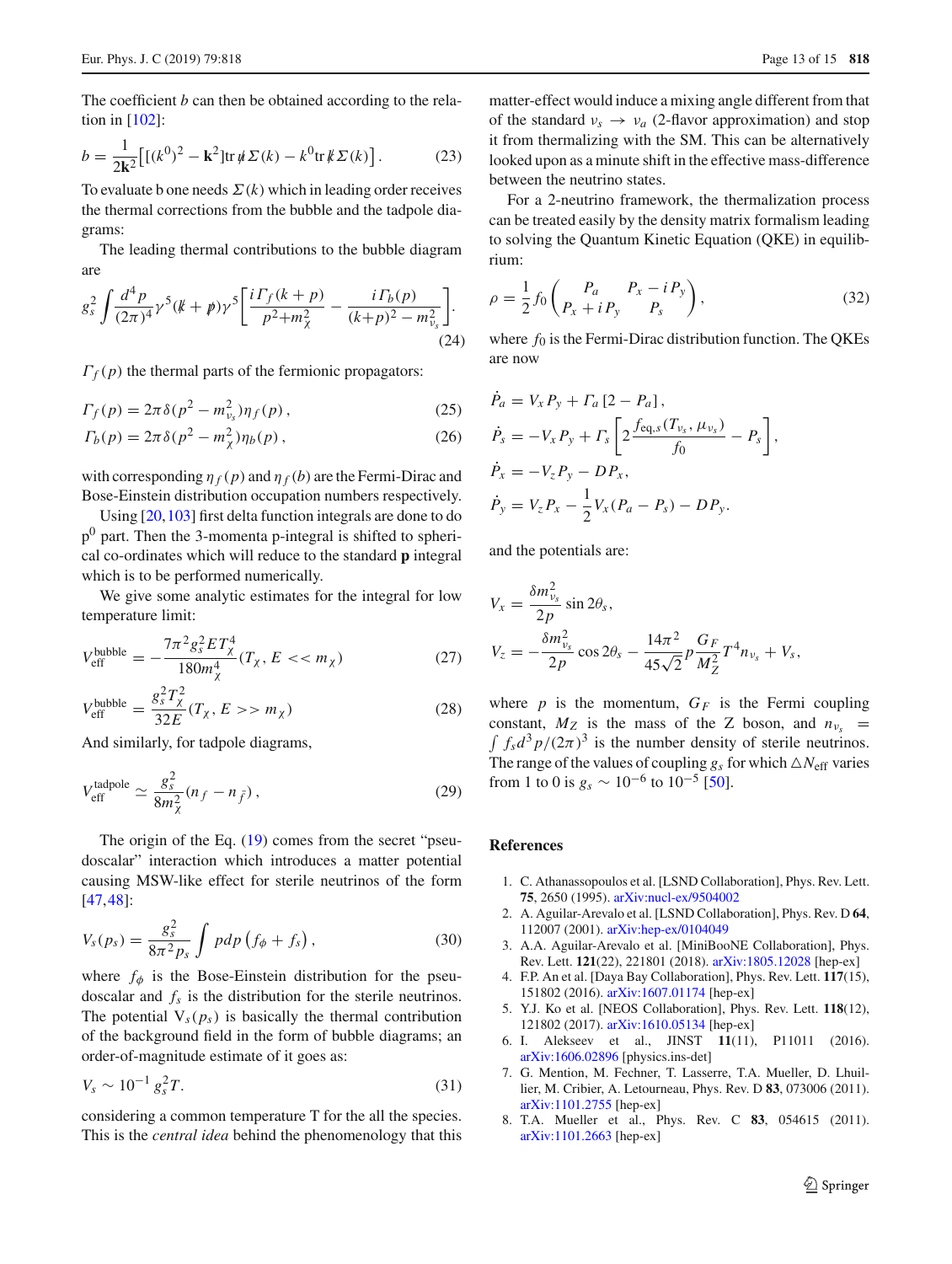- <span id="page-13-0"></span>9. P. Huber, Phys. Rev. C **84**, 024617 (2011) [Erratum: Phys. Rev. C **85**, 029901 (2012)]. [arXiv:1106.0687](http://arxiv.org/abs/1106.0687) [hep-ph]
- <span id="page-13-1"></span>10. M. Laveder, Nucl. Phys. Proc. Suppl. **168**, 344 (2007)
- 11. C. Giunti, M. Laveder, Mod. Phys. Lett. A **22**, 2499 (2007). [arXiv:hep-ph/0610352](http://arxiv.org/abs/hep-ph/0610352)
- <span id="page-13-2"></span>12. C. Giunti, M. Laveder, Phys. Rev. C **83**, 065504 (2011). [arXiv:1006.3244](http://arxiv.org/abs/1006.3244) [hep-ph]
- <span id="page-13-3"></span>13. F. Kaether, W. Hampel, G. Heusser, J. Kiko, T. Kirsten, Phys. Lett. B **685**, 47 (2010). [arXiv:1001.2731](http://arxiv.org/abs/1001.2731) [hep-ex]
- <span id="page-13-4"></span>14. J.N. Abdurashitov et al. [SAGE Collaboration], Phys. Rev. C **80**, 015807 (2009). [arXiv:0901.2200](http://arxiv.org/abs/0901.2200) [nucl-ex]
- <span id="page-13-5"></span>15. P. Adamson et al. [MINOS Collaboration], [arXiv:1710.06488](http://arxiv.org/abs/1710.06488) [hep-ex]
- <span id="page-13-6"></span>16. M.G. Aartsen et al. [IceCube Collaboration], Phys. Rev. Lett. **117**(7), 071801 (2016). [arXiv:1605.01990](http://arxiv.org/abs/1605.01990) [hep-ex]
- <span id="page-13-7"></span>17. M. Dentler et al., JHEP **1808**, 010 (2018). [arXiv:1803.10661](http://arxiv.org/abs/1803.10661) [hepph]
- <span id="page-13-14"></span>18. D. Doring, H. Pas, P. Sicking, T.J. Weiler, [arXiv:1808.07460](http://arxiv.org/abs/1808.07460) [hepph]
- <span id="page-13-8"></span>19. R. Barbieri, A. Dolgov, Nucl. Phys. B **349**, 743 (1991)
- <span id="page-13-50"></span>20. K. Enqvist, K. Kainulainen, J. Maalampi, Nucl. Phys. B **349**, 754 (1991)
- 21. R. Barbieri, A. Dolgov, Phys. Lett. B **237**, 440 (1990)
- 22. K. Kainulainen, Phys. Lett. B **244**, 191 (1990)
- 23. S. Dodelson, L.M. Widrow, Phys. Rev. Lett. **72**, 17 (1994). [arXiv:hep-ph/9303287](http://arxiv.org/abs/hep-ph/9303287)
- <span id="page-13-9"></span>24. A. Merle, A. Schneider, M. Totzauer, JCAP **1604**(04), 003 (2016). [arXiv:1512.05369](http://arxiv.org/abs/1512.05369) [hep-ph]
- <span id="page-13-10"></span>25. M. Shaposhnikov, I. Tkachev, Phys. Lett. B **639**, 414 (2006). [arXiv:hep-ph/0604236](http://arxiv.org/abs/hep-ph/0604236)
- 26. A. Merle, V. Niro, D. Schmidt, JCAP **1403**, 028 (2014). [arXiv:1306.3996](http://arxiv.org/abs/1306.3996) [hep-ph]
- <span id="page-13-11"></span>27. A. Kusenko, Phys. Rev. Lett. **97**, 241301 (2006). [arXiv:hep-ph/0609081](http://arxiv.org/abs/hep-ph/0609081)
- <span id="page-13-12"></span>28. R. Cooke, M. Pettini, R.A. Jorgenson, M.T. Murphy, C.C. Steidel, Astrophys. J. **781**(1), 31 (2014). [arXiv:1308.3240](http://arxiv.org/abs/1308.3240) [astro-ph.CO]
- 29. M. Tanabashi et al. [Particle Data Group], Phys. Rev. D **98**, 030001 (2018)
- 30. R.J. Cooke, M. Pettini, C.C. Steidel, Astrophys. J. **855**(2), 102 (2018). [arXiv:1710.11129](http://arxiv.org/abs/1710.11129) [astro-ph.CO]
- <span id="page-13-13"></span>31. G. Mangano, P.D. Serpico, Phys. Lett. B **701**, 296–299 (2011). [arXiv:1103.1261](http://arxiv.org/abs/1103.1261) [astro-ph.CO]
- <span id="page-13-15"></span>32. J. Lesgourgues, G. Mangano, G. Miele, S. Pastor, *Neutrino Cosmology* (Cambridge University Press, Cambridge, 2013)
- <span id="page-13-16"></span>33. J.R. Bond et al., Phys. Rev. Lett. **45** (1980)
- <span id="page-13-17"></span>34. S. Alam et al. [BOSS Collaboration], Mon. Not. R. Astron. Soc. **470**(3), 2617 (2017). [arXiv:1607.03155](http://arxiv.org/abs/1607.03155) [astro-ph.CO]
- 35. P. Zarrouk et al., Mon. Not. R. Astron. Soc. **477**(2), 1639 (2018). [arXiv:1801.03062](http://arxiv.org/abs/1801.03062) [astro-ph.CO]
- <span id="page-13-18"></span>36. K.S. Dawson et al., AJ **145**, 10 (2013). [arXiv:1208.0022](http://arxiv.org/abs/1208.0022) [astroph.CO]
- <span id="page-13-19"></span>37. N. Palanque-Delabrouille et al., JCAP **1511**(11), 011 (2015). [arXiv:1506.05976](http://arxiv.org/abs/1506.05976) [astro-ph.CO]
- <span id="page-13-20"></span>38. C. Yeche, N. Palanque-Delabrouille, J. Baur, H. du Mas des Bourboux, JCAP **1706**(06), 047 (2017). [arXiv:1702.03314](http://arxiv.org/abs/1702.03314) [astroph.CO]
- <span id="page-13-21"></span>39. G. Mangano, G. Miele, S. Pastor, M. Peloso, Phys. Lett. B **534**, 8 (2002). [arXiv:astro-ph/0111408](http://arxiv.org/abs/astro-ph/0111408)
- <span id="page-13-23"></span>40. S. Vagnozzi, E. Giusarma, O. Mena, K. Freese, M. Gerbino, S. Ho, M. Lattanzi, Phys. Rev. D **96**(12), 123503 (2017). [arXiv:1701.08172](http://arxiv.org/abs/1701.08172) [astro-ph.CO]
- <span id="page-13-22"></span>41. N. Aghanim et al. [Planck Collaboration], [arXiv:1807.06209](http://arxiv.org/abs/1807.06209) [astro-ph.CO]
- <span id="page-13-24"></span>42. N. Canac, G. Aslanyan, K.N. Abazajian, R. Easther, L.C. Price, JCAP **1609**(09), 022 (2016). [arXiv:1606.03057](http://arxiv.org/abs/1606.03057) [astro-ph.CO]
- <span id="page-13-25"></span>43. A.S. Chudaykin, D.S. Gorbunov, A.A. Starobinsky, R.A. Burenin, JCAP **1505**(05), 004 (2015). [arXiv:1412.5239](http://arxiv.org/abs/1412.5239) [astro-ph.CO]
- <span id="page-13-26"></span>44. E. Giusarma, M. Archidiacono, R. de Putter, A. Melchiorri, O. Mena, Phys. Rev. D **85**, 083522 (2012). [arXiv:1112.4661](http://arxiv.org/abs/1112.4661) [astroph.CO]
- <span id="page-13-27"></span>45. C.M. Ho, R.J. Scherrer, Phys. Rev. D **87**(6), 065016 (2013). [arXiv:1212.1689](http://arxiv.org/abs/1212.1689) [hep-ph]
- <span id="page-13-28"></span>46. Y.Z. Chu, M. Cirelli, Phys. Rev. D **74**, 085015 (2006). [arXiv:astro-ph/0608206](http://arxiv.org/abs/astro-ph/0608206)
- <span id="page-13-29"></span>47. K.S. Babu, I.Z. Rothstein, Phys. Lett. B **275**, 112 (1992)
- <span id="page-13-51"></span>48. K. Enqvist, K. Kainulainen, M.J. Thomson, Phys. Lett. B **280**, 245 (1992)
- 49. S. Hannestad, R.S. Hansen, T. Tram, Phys. Rev. Lett. **112**(3), 031802 (2014). [arXiv:1310.5926](http://arxiv.org/abs/1310.5926) [astro-ph.CO]
- <span id="page-13-49"></span>50. M. Archidiacono, S. Hannestad, R.S. Hansen, T. Tram, Phys. Rev. D **91**(6), 065021 (2015). [arXiv:1404.5915](http://arxiv.org/abs/1404.5915) [astro-ph.CO]
- <span id="page-13-41"></span>51. M. Archidiacono, S. Hannestad, R.S. Hansen, T. Tram, Phys. Rev. D **93**(4), 045004 (2016). [arXiv:1508.02504](http://arxiv.org/abs/1508.02504) [astro-ph.CO]
- <span id="page-13-30"></span>52. M. Archidiacono, S. Gariazzo, C. Giunti, S. Hannestad, R. Hansen, M. Laveder, T. Tram, JCAP **1608**(08), 067 (2016). [arXiv:1606.07673](http://arxiv.org/abs/1606.07673) [astro-ph.CO]
- <span id="page-13-31"></span>53. L. Kofman, A.D. Linde, A.A. Starobinsky, Phys. Rev. Lett. **73**, 3195 (1994). [arXiv:hep-th/9405187](http://arxiv.org/abs/hep-th/9405187)
- <span id="page-13-32"></span>54. L. Kofman, A.D. Linde, A.A. Starobinsky, Phys. Rev. D **56**, 3258 (1997). [arXiv:hep-ph/9704452](http://arxiv.org/abs/hep-ph/9704452)
- <span id="page-13-33"></span>55. A.A. Starobinsky, J. Yokoyama, Phys. Rev. D **50**, 6357 (1994). [arXiv:astro-ph/9407016](http://arxiv.org/abs/astro-ph/9407016)
- <span id="page-13-34"></span>56. Y. Akrami et al. [Planck Collaboration], [arXiv:1807.06211](http://arxiv.org/abs/1807.06211) [astroph.CO]
- <span id="page-13-35"></span>57. K. Enqvist, S. Nurmi, T. Tenkanen, K. Tuominen, JCAP **1408**, 035 (2014). [arXiv:1407.0659](http://arxiv.org/abs/1407.0659) [astro-ph.CO]
- <span id="page-13-36"></span>58. J.F. Dufaux, G.N. Felder, L. Kofman, M. Peloso, D. Podolsky, JCAP **0607**, 006 (2006). [arXiv:hep-ph/0602144](http://arxiv.org/abs/hep-ph/0602144)
- <span id="page-13-37"></span>59. F.L. Bezrukov, M. Shaposhnikov, Phys. Lett. B **659**, 703 (2008). [arXiv:0710.3755](http://arxiv.org/abs/0710.3755) [hep-th]
- <span id="page-13-38"></span>60. C.P. Burgess, H.M. Lee, M. Trott, JHEP **0909**, 103 (2009). [arXiv:0902.4465](http://arxiv.org/abs/0902.4465) [hep-ph]
- <span id="page-13-39"></span>61. F. Bezrukov, J. Rubio, M. Shaposhnikov, Phys. Rev. D **92**(8), 083512 (2015). [arXiv:1412.3811](http://arxiv.org/abs/1412.3811) [hep-ph]
- <span id="page-13-40"></span>62. D. Gorbunov, A. Tokareva, Phys. Lett. B **788**, 37 (2019). [arXiv:1807.02392](http://arxiv.org/abs/1807.02392) [hep-ph]
- <span id="page-13-42"></span>63. R. Kallosh, A. Linde, D. Roest, Phys. Rev. Lett. **112**(1), 011303 (2014). [arXiv:1310.3950](http://arxiv.org/abs/1310.3950) [hep-th]
- <span id="page-13-43"></span>64. A. Linde, M. Noorbala, A. Westphal, JCAP **1103**, 013 (2011). [arXiv:1101.2652](http://arxiv.org/abs/1101.2652) [hep-th]
- <span id="page-13-44"></span>65. P. Ghosh, A.K. Saha, A. Sil, Phys. Rev. D **97**(7), 075034 (2018). [arXiv:1706.04931](http://arxiv.org/abs/1706.04931) [hep-ph]
- <span id="page-13-45"></span>66. Y. Ema, M. Karciauskas, O. Lebedev, S. Rusak, M. Zatta, [arXiv:1711.10554](http://arxiv.org/abs/1711.10554) [hep-ph]
- <span id="page-13-46"></span>67. M. Sher, Phys. Rep. **179**(5–6), 273–418 (1989)
- 68. J. Elias-Miro, J.R. Espinosa, G.F. Giudice, G. Isidori, A. Riotto, A. Strumia, Phys. Lett. B **709**, 222 (2012). [arXiv:1112.3022](http://arxiv.org/abs/1112.3022) [hepph]
- 69. G. Degrassi, S. Di Vita, J. Elias-Miro, J.R. Espinosa, G.F. Giudice, G. Isidori, A. Strumia, JHEP **1208**, 098 (2012). [arXiv:1205.6497](http://arxiv.org/abs/1205.6497) [hep-ph]
- <span id="page-13-47"></span>70. D. Buttazzo, G. Degrassi, P.P. Giardino, G.F. Giudice, F. Sala, A. Salvio, A. Strumia, JHEP **1312**, 089 (2013). [arXiv:1307.3536](http://arxiv.org/abs/1307.3536) [hep-ph]
- <span id="page-13-48"></span>71. J.R. Espinosa, G.F. Giudice, A. Riotto, JCAP **0805**, 002 (2008). [arXiv:0710.2484](http://arxiv.org/abs/0710.2484) [hep-ph]
- 72. K. Enqvist, T. Meriniemi, S. Nurmi, JCAP **1407**, 025 (2014). [arXiv:1404.3699](http://arxiv.org/abs/1404.3699) [hep-ph]
- 73. A. Shkerin, S. Sibiryakov, Phys. Lett. B **746**, 257 (2015). [arXiv:1503.02586](http://arxiv.org/abs/1503.02586) [hep-ph]